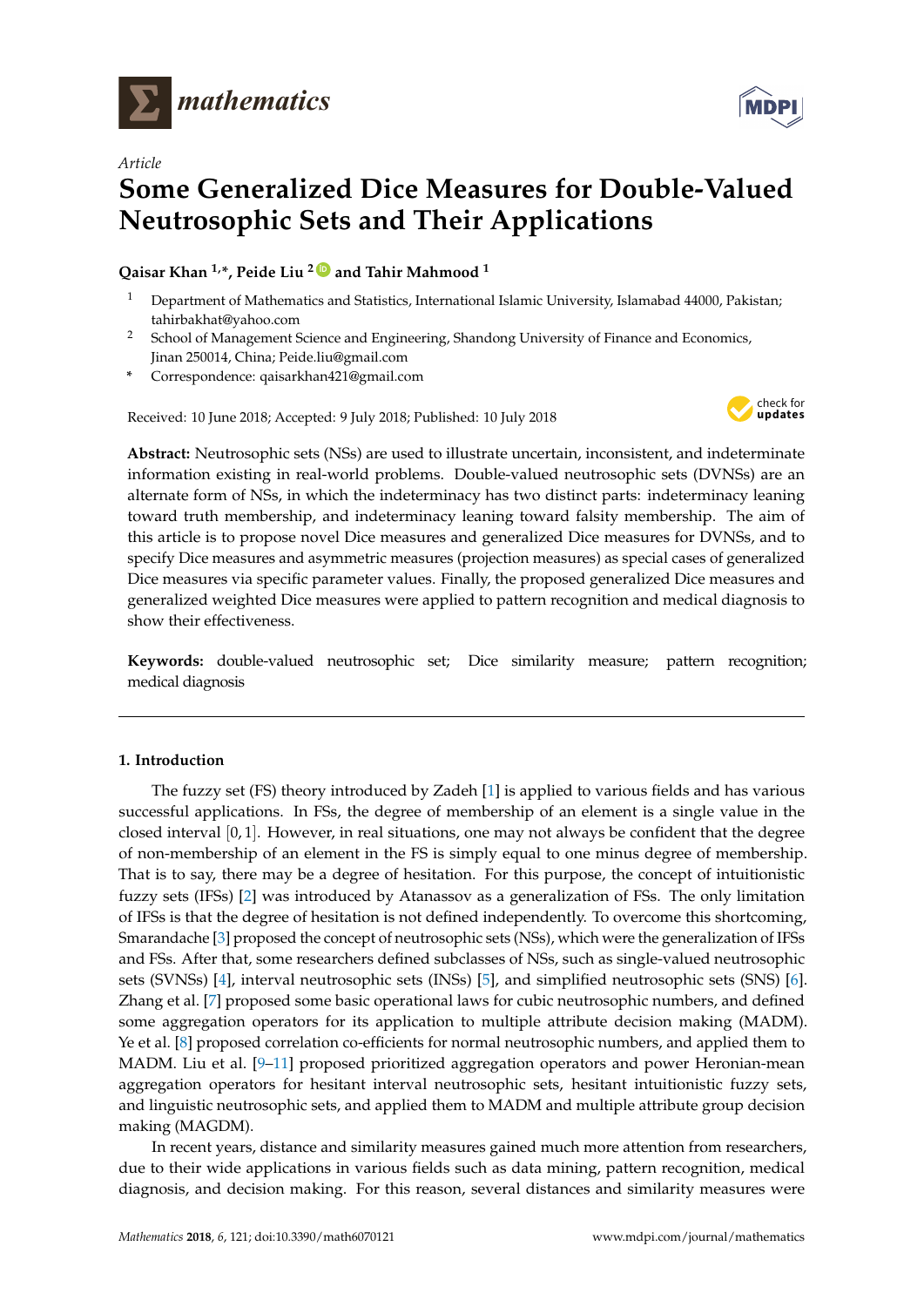developed for IFSs [\[12](#page-14-7)[–14\]](#page-14-8). De et al. [\[15\]](#page-14-9) gave an application of IFSs in medical diagnosis. Dengfeng et al. [\[16\]](#page-14-10) and Grzegorzewski et al. [\[17\]](#page-14-11) developed some new similarity measures for IFSs based on the Hausdorff metric, and applied them to pattern recognition. Hwang et al. [\[18\]](#page-14-12) and Khatibi et al. [\[19\]](#page-14-13) proposed similarity measures for IFSs based on the Sugeno integral, and presented their application in pattern recognition. Tang et al. [\[20\]](#page-14-14) developed generalized Dice similarity measures for IFSs, and gave their application in MADM. Ye [\[21](#page-14-15)[,22\]](#page-14-16) proposed cosine and Dice similarity measures for IFS and interval-valued intuitionistic fuzzy sets (IVIFSs). Similar to IFSs, several authors developed distance and similarity measures for NSs and its subclasses. Majumdar et al. [\[23\]](#page-14-17) developed similarity and entropy measures for NSs. Ye [\[24](#page-14-18)[–26\]](#page-14-19) further proposed distance and vector similarity measures, and generalized Dice similarity measures for SNSs and INSs, and applied them to MADM. Some authors found drawbacks of the proposed cosine similarity measures for SNSs, and Ye [\[27\]](#page-14-20) further proposed improved cosine similarity measures for SNSs, and gave their applications in medical diagnosis and pattern recognition.

Let us consider a situation where we ask someone about a statement; he/she may be sure that the possibility of the statement being true is 0.8, and that the possibility of the statement being false is 0.4. Additionally, the degree to which he/she is not sure but thinks it is true is 0.3, and the degree to which he/she is not sure but thinks it is false is 0.4. In order to deal with such kinds of information, Kandasamy [\[28\]](#page-15-0) introduced the concept of double-valued neutrosophic sets (DVNSs) as an alternate form of NSs, providing more reliability and clarity to indeterminacy. In DVNSs, indeterminacy is empathized into two parts: indeterminacy leaning toward truth membership and indeterminacy leaning toward falsity membership. The first refinement of neutrosophic sets was done by Smarandache [\[29\]](#page-15-1) in 2013, whereby the truth value (T) was refined into various types of sub-truths such as  $T_1$ ,  $T_2$ , etc., and similarly, indeterminacy (I) was split/refined into various types of sub-indeterminacies such as  $I_1$ ,  $I_2$ , etc., and the sub-falsehood (F) was split into  $F_1$ ,  $F_2$ , etc. DVNSs are a special case of n-valued neutrosophic sets.

Currently, the research on DVNSs is rare, and it is necessary to study some basic theories about DVNSs. As such, the aims of this article were (1) to propose two forms of Dice measures [\[30\]](#page-15-2) for DVNSs; (2) to propose two types of weighted Dice measures for DVNSs; (3) to propose weighted generalized Dice measures for DVNSs; and (4) to show the effectiveness of the proposed Dice measures in pattern recognition and medical diagnosis.

In order to do so, the remainder of this article is structured as follows: in Section [2,](#page-1-0) some basic concepts related to DVNSs and Dice similarity measures are reviewed; in Section [3,](#page-3-0) some Dice measures and weighted Dice measures for DVNSs are proposed; in Section [4,](#page-4-0) another form of Dice measure for DVNSs is proposed; in Section [5,](#page-5-0) some generalized Dice measures and generalized weighted Dice measures for DVNSs are proposed; in Section [6,](#page-9-0) applications of the proposed Dice measures for DVNSs in pattern recognition and medical diagnosis are discussed, using numerical examples. Finally, comparisons, discussions, conclusions, and references are given.

### <span id="page-1-0"></span>**2. Preliminaries**

In this section, some basic concepts related to DVNSs and Dice similarity measures are given.

### *2.1. Double-Valued Neutrosophic Sets and Their Operational Laws*

**Definition 1.** *[\[28\]](#page-15-0) Let U be the universe of the discourse set. A DVNS is an object of the form,* <sup>e</sup>

$$
D = \left\{ \left\langle u, \left( t_D(u), i_{t_D}(u), i_{f_D}(u), f_D(u) \right) \right\rangle \middle| u \in \widetilde{U} \right\},\tag{1}
$$

 $w$ here  $t_D(u)$ ,  $i_{f_D}(u)$  *and*  $f_D(u)$  *represent the truth membership, indeterminacy leaning toward truth membership, indeterminacy leaning toward falsity membership, and the falsity-membership functions of the element*  $u \in U$ *, respectively, with the condition*  $0 \le t_D(u) + i_{t_D}(u) + i_{f_D}(u) + f_D(u) \le 4$ .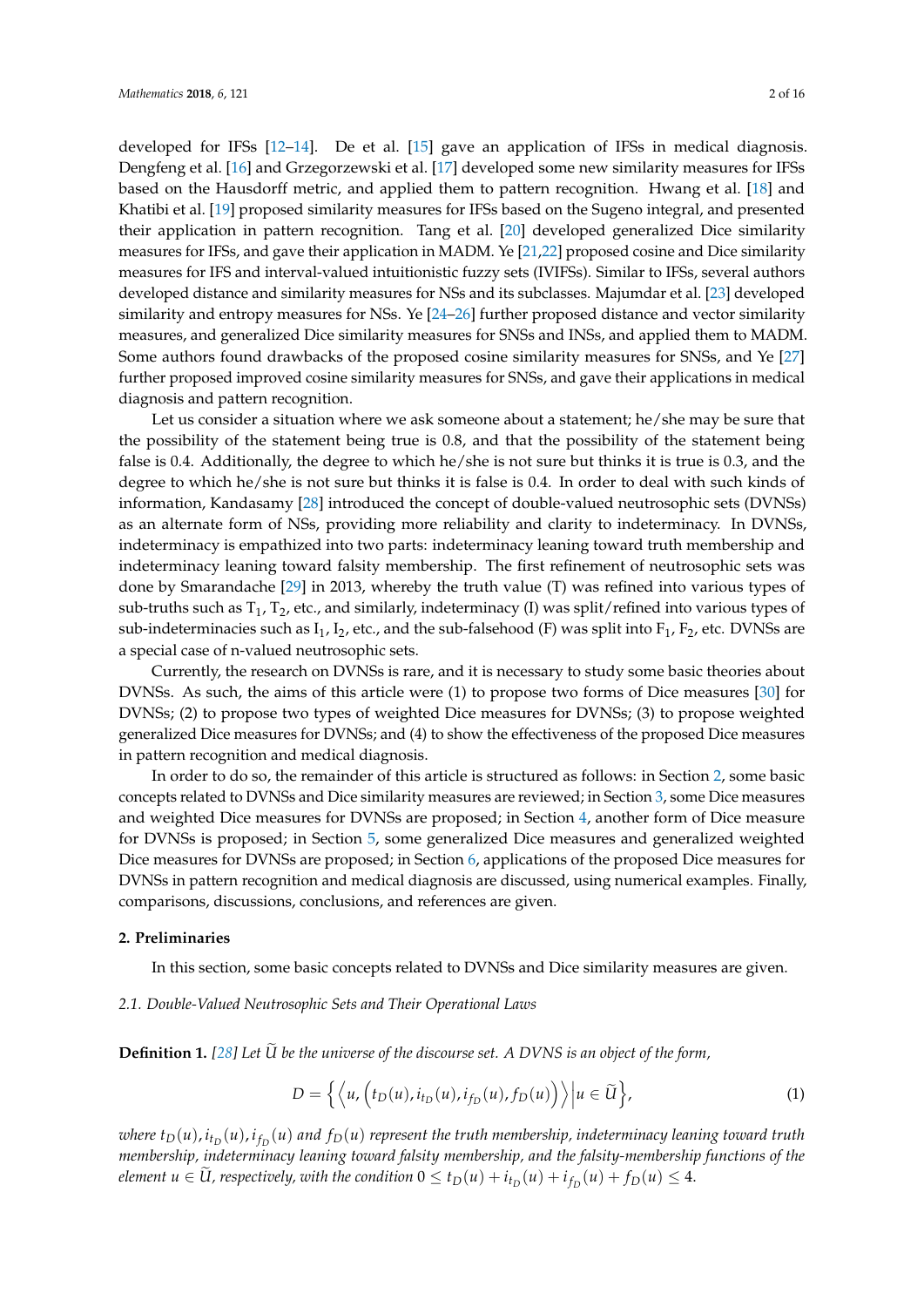**Definition 2.** *[\[28\]](#page-15-0) The complement of a DVNS, D, is denoted by D<sup>c</sup> , and is defined as*

$$
t_{D^c}(u) = f_D(u), \, i_{t_{D^c}}(u) = 1 - i_{t_D}(u), \, i_{f_{D^c}}(u) = 1 - i_{f_D}(u), \, f_D(u) = t_D(u).
$$

*For all*  $u \in \widetilde{U}$ .

**Definition 3.** [\[28\]](#page-15-0) Let  $D_1$  and  $D_2$  be two DVNSs. Then, we can say that  $D_1 \subseteq D_2$ , if and only if

$$
t_{D_1} \leq t_{D_2}, i_{t_{D_1}}(u) \geq i_{t_{D_2}}(u), i_{f_{D_1}}(u) \leq i_{f_{D_2}}(u), f_{D_1}(u) \geq f_{D_2}(u).
$$

*For all*  $u \in \widetilde{U}$ .

**Definition 4.** [\[28\]](#page-15-0) Let  $D_1$  and  $D_2$  be two DVNSs. Then, we can say that  $D_1 = D_2$ , if and only if

$$
t_{D_1} = t_{D_2}, i_{t_{D_1}}(u) = i_{t_{D_2}}(u), i_{f_{D_1}}(u) = i_{f_{D_2}}(u), f_{D_1}(u) = f_{D_2}(u).
$$

*For all*  $u \in \widetilde{U}$ .

**Definition 5.** [\[28\]](#page-15-0) Let  $D_1$  and  $D_2$  be two DVNSs. Then, the union and intersection of  $D_1$  and  $D_2$  is denoted *and defined as follows:*

$$
D_1 \cup D_2 = C = (t_C(u), i_{t_C}(u), i_{f_C}(u), f_C(u)) = (\max(t_{D_1}(u), t_{D_2}(u)), \max(t_{t_{D_1}}(u), i_{t_{D_2}}(u)),
$$
  
\n
$$
\min(i_{f_{D_1}}(u), i_{f_{D_2}}(u)), \min(f_{D_1}(u), f_{D_2}(u)))
$$
  
\nand  
\n
$$
D_1 \cap D_2 = D = (t_D(u), i_{t_D}(u), i_{f_D}(u), f_D(u)) = (\min(t_{D_1}(u), t_{D_2}(u)), \min(t_{t_{D_1}}(u), i_{t_{D_2}}(u)),
$$
  
\n
$$
\max(i_{f_{D_1}}(u), i_{f_{D_2}}(u)), \max(f_{D_1}(u), f_{D_2}(u))).
$$

### *2.2. Some Dice Similarity Measures*

In this subsection, the concept of Dice similarity measures is defined, adapted from [\[30\]](#page-15-2).

**Definition 6.** [\[30\]](#page-15-2) Let  $A = \{a_1, a_2, ..., a_m\}$  and  $B = \{b_1, b_2, ..., b_m\}$  be two vectors of length m, where all *coordinates are positive real numbers. Then, the Dice measure is denoted and defined as*

$$
\widetilde{D}(A,B) = \frac{2A.B}{\|A\|_2^2 + \|B\|_2^2}
$$
\n
$$
= \frac{2\sum\limits_{i=1}^m a_i b_i}{\sum\limits_{i=1}^m (a_i)^2 + \sum\limits_{i=1}^m (a_i)^2}
$$
\n(2)

*where*  $A.B = \sum_{m=1}^{m}$  $\sum_{i=1}^{\infty} a_i b_i$  *is called the inner product of the vector A and B, and*  $||A||_2 =$ s *m* ∑  $\sum_{i=1}^{m} (a_i)^2$  and  $||B||_2 =$ s *m* ∑  $\sum_{i=1}^{m} (b_i)^2$  are the L<sub>2</sub> norms of A and B (also called Euclidean norms).

*The Dice similarity measures take a value in the closed interval* [0, 1]. *However, the Dice measure is undefined if*  $a_i = b_i = 0$  *for*  $i = 1, 2, ..., m$ . So, let us assume that the Dice measure is zero, whenever  $a_i = b_i = 0$  *f* or  $i = 1, 2, ..., m$ .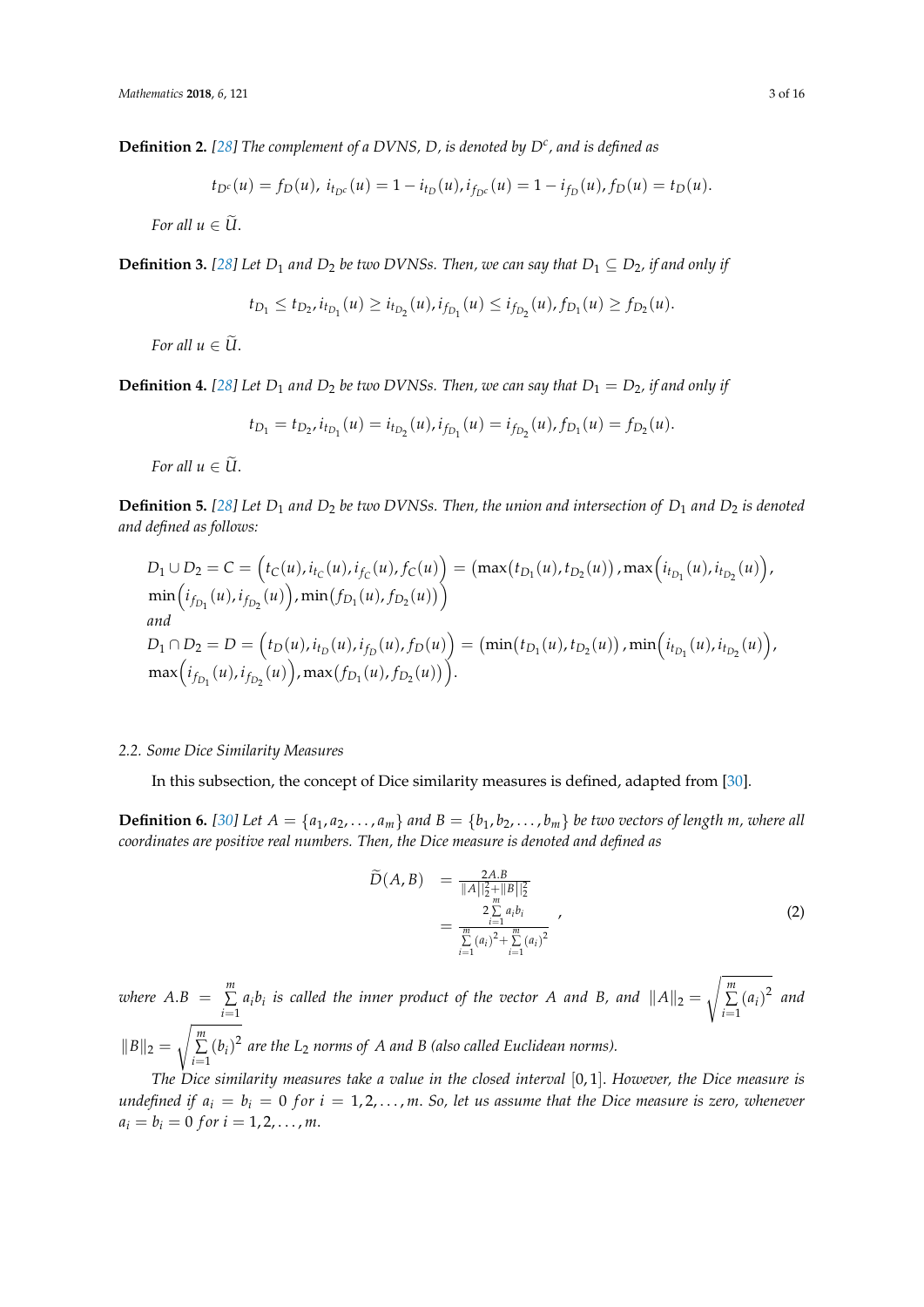### <span id="page-3-0"></span>**3. Dice Similarity Measures for DVNSs**

In this section, we develop some Dice similarity measures for DVNSs, and the related properties are satisfied.

**Definition 7.** Let  $\tilde{D}_1 = \{d_{11}, d_{12}, \ldots, d_{1m}\}$  and  $\tilde{D}_2 = \{d_{21}, d_{22}, \ldots, d_{2m}\}$  be two collections of DVNSs. If  $d_{1i}=\left\langle t_{1i},i_{t_{1i}},i_{f_{1i}},f_{1i}\right\rangle$  and  $d_{2i}=\left\langle t_{2i},i_{t_{2i}},i_{f_{2i}},f_{2i}\right\rangle$  are the  $i-th$  DVNNs in  $\widetilde{D}_1$  and  $\widetilde{D}_2$ , respectively, then *the Dice distance measure between*  $\widetilde{D}_1$  *and*  $\widetilde{D}_2$  *is defined as* 

$$
D_{DVNS1}(\tilde{D}_1, \tilde{D}_2) = \frac{1}{m} \sum_{i=1}^{m} \frac{2d_{1i} \cdot d_{2i}}{|d_{1i}|_2 + |d_{2i}|^2}
$$
  
= 
$$
\frac{1}{m} \sum_{i=1}^{m} \frac{2(t_{1i}t_{2i} + i_{t_{1i}}i_{t_{2i}} + i_{f_{1i}}i_{f_{2i}} + f_{1i}f_{2i})}{(t_{1i} + i_{t_{1i}} + i_{f_{1i}} + f_{1i}) + (t_{2i} + i_{t_{2i}} + i_{f_{2i}} + f_{2i})}
$$
(3)

*Obviously, the above-defined Dice similarity measure between DVNSs,*  $\widetilde{D}_1$  *and*  $\widetilde{D}_2$ *, satisfies the following assertions:*

$$
(1) \ 0 \leq D_{DVNS1} \left( \widetilde{D}_1, \widetilde{D}_2 \right) \leq 1; (2) \ D_{DVNS1} \left( \widetilde{D}_1, \widetilde{D}_2 \right) = D_{DVNS1} \left( \widetilde{D}_2, \widetilde{D}_1 \right); (3) \ D_{DVNS1} \left( \widetilde{D}_1, \widetilde{D}_2 \right) = 1, \ if \ \widetilde{D}_1 = \widetilde{D}_2; \ that \ is \ t_{1i} = t_{2i}, \ i_{t_{1i}} = i_{t_{2i}}, \ i_{f_{1i}} = i_{f_{2i}}, \ f_{1i} = f_{2i}, \ for \ i = 1, 2, \ldots, m.
$$

### **Proof:**

(1) Let us assume the *i* − th DVNN in the summation of Equation (3).

$$
D_{DVNS1}(d_{1i}, d_{2i}) = \frac{2(t_{1i}t_{2i} + i_{t_{1i}}i_{t_{2i}} + i_{f_{1i}}i_{f_{2i}} + f_{1i}f_{2i})}{(t_{1i} + i_{t_{1i}} + i_{f_{1i}} + f_{1i}) + (t_{2i} + i_{t_{2i}} + i_{f_{2i}} + f_{2i})}.
$$

Obviously,  $D_{DVNS1}(d_{1i}, d_{2i}) \ge 0$ , and according to the inequality,  $x^2 + y^2 \ge 2xy$ , we have

$$
(t^2_{1i}+i^2_{t_{1i}}+i^2_{t_{1i}}+f^2_{1i})+(t^2_{2i}+i^2_{t_{2i}}+i^2_{t_{2i}}+f^2_{2i})\geq 2(t_{1i}t_{2i}+i_{t_{1i}}i_{t_{2i}}+i_{f_{1i}}i_{f_{2i}}+f_{1i}f_{2i}).
$$

Therefore,  $0 \leq D_{DVNS1}(d_{1i}, d_{2i}) \leq 1$ . Hence, from Equation (3), the summation of *m terms* is  $0 \le D_{\text{DVNS}1} (\tilde{D}_1, \tilde{D}_2) \le 1.$ 

- (2) Obviously, it is true.
- (3) When  $D_1 = D_2$ , then  $d_{1i} = d_{2i}$ , so  $t_{1i} = t_{2i}$ ,  $i_{t_{1i}} = i_{t_{2i}}$ ,  $i_{f_{1i}} = i_{f_{2i}}$ ,  $f_{1i} = f_{2i}$ , for  $i = 1, 2, ..., m$ . So, we get

$$
D_{DVNS1}(\tilde{D}_1, \tilde{D}_2) = \frac{1}{m} \sum_{i=1}^m \frac{2(t_{1i}t_{2i} + i_{t_{1i}}i_{t_{2i}} + i_{f_{1i}}i_{f_{2i}} + f_{1i}f_{2i})}{(t_{1i} + i_{t_{1i}} + i_{t_{1i}} + i_{f_{1i}} + f_{1i}f_{f_{1i}} + f_{1i}) + (t_{2i} + i_{t_{2i}} + i_{f_{2i}} + f_{2i})}
$$
  
\n
$$
= \frac{1}{m} \sum_{i=1}^m \frac{2(t_{1i}t_{1i} + i_{t_{1i}}i_{t_{1i}} + i_{f_{1i}}i_{f_{1i}} + f_{1i}f_{1i})}{(t_{1i} + i_{t_{1i}} + i_{t_{1i}} + f_{1i}f_{1i}) + (t_{1i} + i_{t_{1i}} + i_{f_{1i}} + f_{1i})}
$$
  
\n
$$
= \frac{1}{m} \sum_{i=1}^m \frac{2(t_{1i}^2 + i_{t_{1i}}^2 + i_{f_{1i}}^2 + f_{1i}^2)}{2(t_{1i}^2 + i_{t_{1i}} + i_{f_{1i}} + f_{1i}) + f_{1i}} = 1
$$

,

which completes the proof of  $(8)$ .  $\Box$ 

In real-life problems, one usually takes the importance degree of each element DVNN  $d_{zi}$  ( $z = 1,2; i = 1,2,...,n$ ) into account. Let  $\widetilde{W} = (\varpi_1, \varpi_2, ..., \varpi_m)^T$  be the importance degree for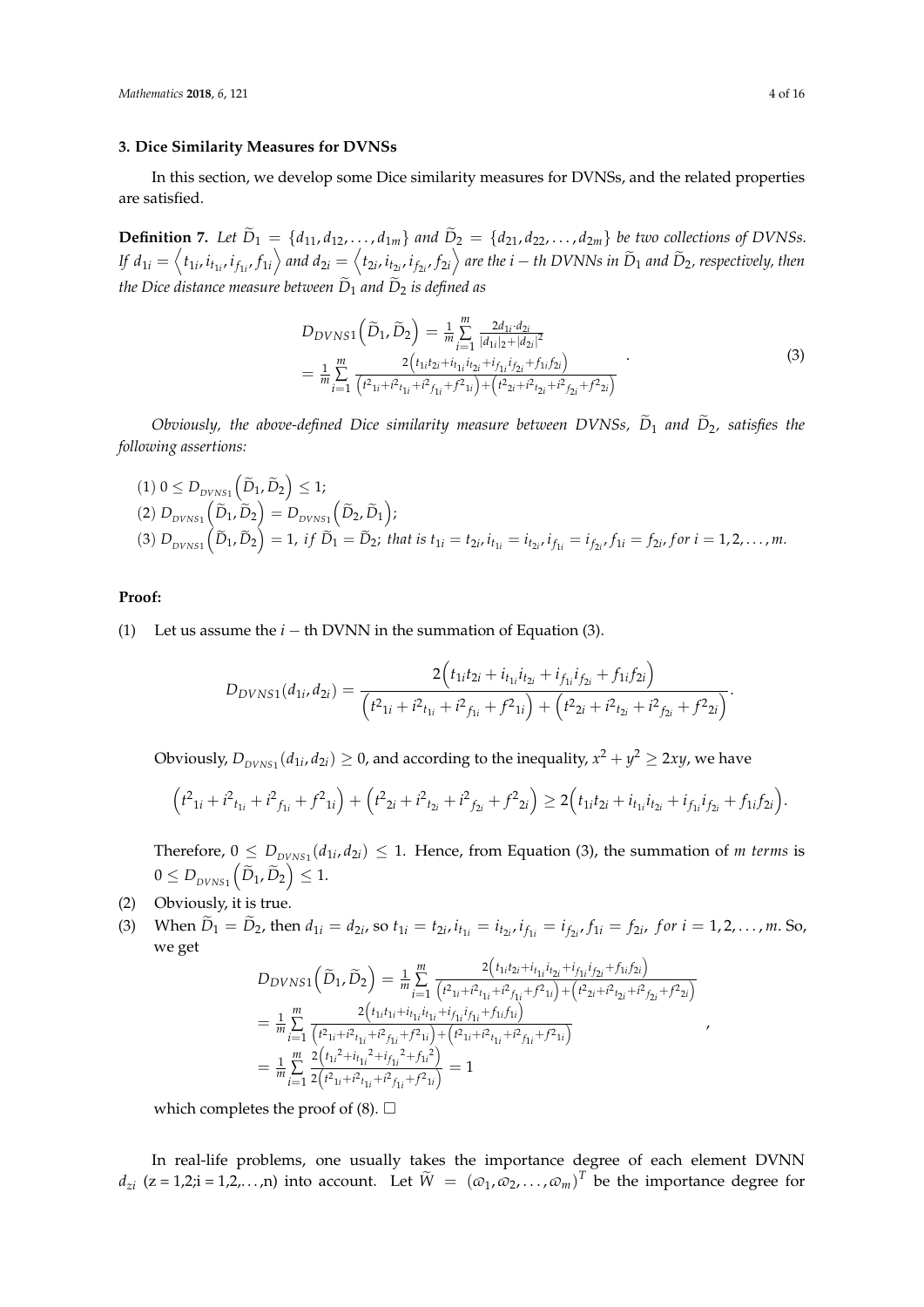$d_{zi}$  (*z* = 1, 2; *i* = 1, 2, . . . , *n*) with  $\varpi_i \geq 0$  and  $\sum_{i=1}^{n}$  $\sum_{i=1}$   $\varphi_i = 1$ . Then, based on Equation (3), we further proposed the concept of weighted Dice similarity measures of DVNSs as follows:

$$
WD_{WDVNN1}(\widetilde{D}_1, \widetilde{D}_2) = \sum_{i=1}^n \omega_i \frac{2d_{1i} \cdot d_{2i}}{|d_{1i}|_2 + |d_{2i}|^2} = \sum_{i=1}^n \omega_i \frac{2(t_{1i}t_{2i} + i_{t_{1i}} i_{t_{2i}} + i_{f_{1i}} i_{f_{2i}} + f_{1i} f_{2i})}{(t_{1i}^2 + t_{1i}^2 + t_{f_{1i}}^2 + t_{f_{1i}}^2) + (t_{2i}^2 + t_{t_{2i}}^2 + t_{f_{2i}}^2 + t_{f_{2i}}^2)}
$$
(4)

In particular, if  $\widetilde{W}=\left(\frac{1}{m},\frac{1}{m},\ldots,\frac{1}{m}\right)^T$ , then the weighted Dice similarity measure reduces to the Dice similarity measure defined in Equation (3).

Obviously, the above-defined weighted Dice similarity measure between DVNSs,  $\tilde{D}_1$  and  $\tilde{D}_2$ , satisfies the following assertions:

 $(1) 0 \leq WD_{DVNS1}(\tilde{D}_1, \tilde{D}_2) \leq 1;$  $(2) WD_{DVNS1} \left( \widetilde{D}_1, \widetilde{D}_2 \right) = WD_{DVNS1} \left( \widetilde{D}_2, \widetilde{D}_1 \right);$ (3)  $WD_{DVNS1}(\tilde{D}_1, \tilde{D}_2) = 1$ , if  $\tilde{D}_1 = \tilde{D}_2$ ; that is  $t_{1i} = t_{2i}$ ,  $i_{t_{1i}} = i_{t_{2i}}$ ,  $i_{f_{1i}} = i_{f_{2i}}$ ,  $f_{1i} = f_{2i}$ , for  $i = 1, 2, ..., m$ .

The proof of these properties is the same as above.

The above-defined similarity measures have the disadvantage of not being flexible. So, in the following section, we defined another form of the above Dice similarity measure.

# <span id="page-4-0"></span>**4. Another Form of the Dice Similarity Measure for DVNSs**

In this section, another form of the Dice similarity measure for DVNSs is proposed, which is defined below.

**Definition 8.** Let  $\tilde{D}_1$  = { $d_{11}, d_{12}, \ldots, d_{1m}$ } and  $\tilde{D}_2$  = { $d_{21}, d_{22}, \ldots, d_{2m}$ } *be two DVSSs.* If  $d_{1i}=\left\langle t_{1i},i_{t_{1i}},t_{f_{1i}},f_{1i}\right\rangle$  and  $d_{2i}=\left\langle t_{2i},i_{t_{2i}},i_{f_{2i}},f_{2i}\right\rangle$  are the  $i-th$  DVNNs in  $\widetilde{D}_1$  and  $\widetilde{D}_2$ , respectively, *then the Dice similarity measure between*  $\widetilde{D}_1$  *and*  $\widetilde{D}_2$  *is defined as* 

$$
D_{DVNN2}(\widetilde{D}_1, \widetilde{D}_2) = \frac{2(\widetilde{D}_1, \widetilde{D}_2)}{|\widetilde{D}_1|_2 + |\widetilde{D}_2|^2}
$$
  
= 
$$
\frac{2\sum\limits_{i=1}^{n} (t_{1i}t_{2i} + i_{t_{1i}}i_{t_{2i}} + i_{f_{1i}}i_{f_{2i}} + f_{1i}f_{2i})}{\sum\limits_{i=1}^{n} (t^2_{1i} + i^2 t_{t_{1i}} + i^2 f_{1i} + f^2 t_{t_{1i}}) + \sum\limits_{i=1}^{n} (t^2_{2i} + i^2 t_{t_{2i}} + i^2 f_{2i})}.
$$
 (5)

Obviously, the above-defined Dice similarity measure in Equation (5) satisfies the following properties:

$$
(1) \ 0 \le D_{DVNS2}(\tilde{D}_1, \tilde{D}_2) \le 1;
$$
\n
$$
(2) \ D_{DVNS2}(\tilde{D}_1, \tilde{D}_2) = D_{DVNS2}(\tilde{D}_2, \tilde{D}_1);
$$
\n
$$
(3) \ D_{DVNS2}(\tilde{D}_1, \tilde{D}_2) = 1, \text{ if } \tilde{D}_1 = \tilde{D}_2; \text{ that is } t_{1i} = t_{2i}, \dot{t}_{t_{1i}} = \dot{t}_{t_{2i}}, \dot{t}_{f_{1i}} = \dot{t}_{f_{2i}}, f_{1i} = f_{2i}, \text{ for } i = 1, 2, \dots, m.
$$

**Proof:** The proof is the same as previously shown proofs.  $\Box$ 

For real applications, the importance degree of each element  $d_{zi}$  ( $z = 1, 2; i = 1, 2, ..., n$ ) is under consideration. Then, let  $\widetilde{W} = (\varpi_1, \varpi_2, ..., \varpi_n)$  be the importance degree for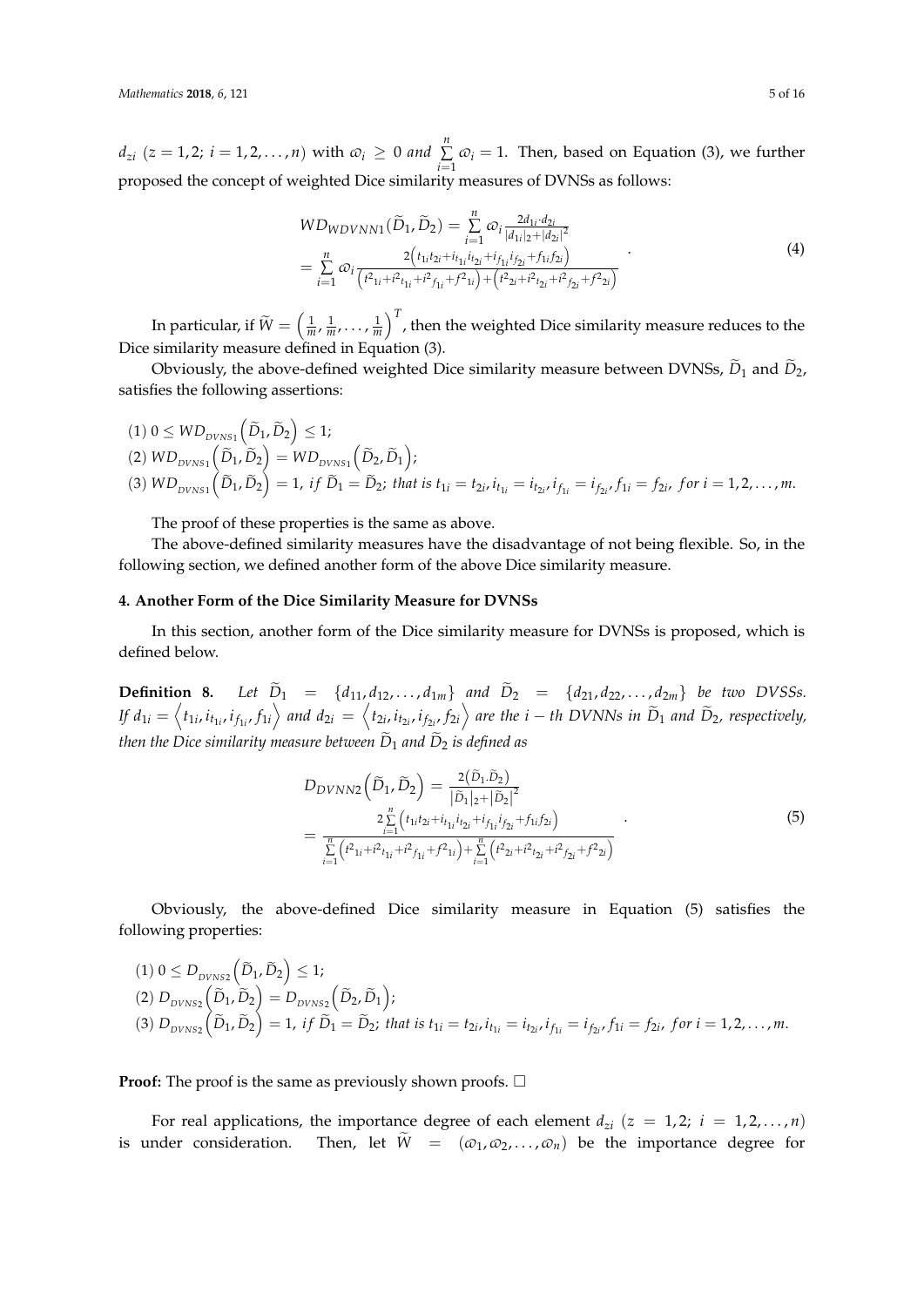$d_{zi}$  ( $z = 1, 2; i = 1, 2, ..., n$ ),  $\omega_i \geq 0$  and  $\sum_{i=1}^{n}$  $\sum_{i=1}$   $\varphi_i = 1$ . So, based on Equation (5), we further proposed the concept of weighted Dice similarity measures of DVNSs as follows:

$$
WD_{DVNN2}(\widetilde{D}_1, \widetilde{D}_2) = \frac{2(\widetilde{D}_1, \widetilde{D}_2)_{\omega}}{|\widetilde{D}_1|_{\omega}^2 + |\widetilde{D}_2|_{\omega}^2}
$$
  
= 
$$
\frac{2\sum\limits_{i=1}^n \omega^2_i (t_{1i}t_{2i} + i_{t_{1i}}i_{t_{2i}} + i_{f_{1i}}i_{f_{2i}} + f_{1i}f_{2i})}{\sum\limits_{i=1}^n \omega^2_i (t^2_{1i} + i^2_{t_{1i}} + i^2_{f_{1i}} + f^2_{1i}) + \sum\limits_{i=1}^n \omega^2_i (t^2_{2i} + i^2_{t_{2i}} + i^2_{f_{2i}} + f^2_{2i})}
$$
(6)

In particular, if  $\widetilde{W}=\left(\frac{1}{m},\frac{1}{m},\ldots,\frac{1}{m}\right)^T$ , then the weighted Dice similarity measure reduces to the Dice similarity measure defined in Equation (5).

Obviously, the above-defined weighted Dice similarity measures in Equation (6) satisfy the following properties:

$$
(1) 0 \le W D_{DVNS2} (\tilde{D}_1, \tilde{D}_2) \le 1;
$$
  
\n
$$
(2) W D_{DVNS2} (\tilde{D}_1, \tilde{D}_2) = W D_{DVNS2} (\tilde{D}_2, \tilde{D}_1);
$$
  
\n
$$
(3) W D_{DVNS2} (\tilde{D}_1, \tilde{D}_2) = 1, \text{ if } \tilde{D}_1 = \tilde{D}_2; \text{ that is } t_{1i} = t_{2i}, i_{t_{1i}} = i_{t_{2i}}, i_{f_{1i}} = i_{f_{2i}}, f_{1i} = f_{2i}, \text{ for } i = 1, 2, ..., m.
$$

As discussed earlier, the above-defined similarity measures have the disadvantage of not being flexible. As such, in the following section, we defined a generalized Dice similarity measure to overcome the shortcoming of the above Dice similarity measures.

### <span id="page-5-0"></span>**5. A Generalized Dice Similarity Measure of DVNSs**

In this section, we propose a generalized Dice similarity measure for DVNSs, as a generalization of the above-defined Dice similarity measures.

**Definition 9.** Let  $D_1 = \{d_{11}, d_{12},..., d_{1m}\}$  and  $D_2 = \{d_{21}, d_{22},..., d_{2m}\}$  be two DVSSs. If  $d_{1i} = \langle t_{1i}, i_{t_{1i}}, i_{f_{1i}}, f_{1i} \rangle$  and  $d_{2i} = \langle t_{2i}, i_{t_{2i}}, i_{f_{2i}}, f_{2i} \rangle$  are the  $i - th$  DVNNs in  $\tilde{D}_1$  and  $\tilde{D}_2$ , re *generalized Dice similarity measure between*  $\widetilde{D}_1$  *and*  $\widetilde{D}_2$  *is defined as* 

$$
GD_{DVNS1}(\tilde{D}_1, \tilde{D}_2) = \frac{1}{n} \sum_{i=1}^n \frac{d_{1i} \cdot d_{2i}}{\rho |d_{1i}|_2 + (1-\rho)|d_{2i}|^2}
$$
  
\n
$$
= \frac{1}{n} \sum_{i=1}^n \frac{\left(t_{1i}t_{2i} + i_{t_{1i}}i_{t_{2i}} + i_{f_{1i}}i_{t_{2i}} + f_{1i}f_{2i}\right)}{\rho \left(t^2_{1i} + t^2_{t_{1i}} + t^2_{f_{1i}} + f_{1i}f_{2i}\right) + (1-\rho)\left(t^2_{2i} + t^2_{t_{2i}} + t^2_{f_{2i}} + f_{2i}\right)}
$$
  
\n
$$
GD_{DVNS2}(\tilde{D}_1, \tilde{D}_2) = \frac{\tilde{D}_1 \tilde{D}_2}{\rho |\tilde{D}_1|_2 + (1-\rho)|\tilde{D}_2|^2}
$$
  
\n
$$
= \frac{\sum_{i=1}^n \left(t_{1i}t_{2i} + i_{t_{1i}}i_{t_{2i}} + i_{f_{1i}}i_{f_{2i}} + f_{1i}f_{2i}\right)}{\rho \sum_{i=1}^n \left(t^2_{1i} + t^2_{t_{1i}} + t^2_{f_{1i}} + f_{1i}f_{2i}\right) + (1-\rho)\sum_{i=1}^n \left(t^2_{2i} + t^2_{t_{2i}} + t^2_{f_{2i}} + f_{2i}\right)}
$$
\n(8)

*where*  $\rho$  *is a positive parameter for*  $0 \leq \rho \leq 1$ .

Obviously, the above-defined Dice similarity measure between DVNSs,  $\widetilde{D}_1$  and  $\widetilde{D}_2$ , satisfies the following assertions:

$$
(1) \ 0 \leq GD_{DVNS1}(\tilde{D}_1, \tilde{D}_2) \leq 1;
$$
\n
$$
(2) \ GD_{DVNS1}(\tilde{D}_1, \tilde{D}_2) = GD_{DVNS1}(\tilde{D}_2, \tilde{D}_1);
$$
\n
$$
(3) \ GD_{DVNS1}(\tilde{D}_1, \tilde{D}_2) = 1, \ if \ \tilde{D}_1 = \tilde{D}_2; \ that \ is \ t_{1i} = t_{2i}, \ i_{t_{1i}} = i_{t_{2i}}, \ i_{f_{1i}} = i_{f_{2i}}, \ f_{1i} = f_{2i}, \ for \ i = 1, 2, \ldots, m.
$$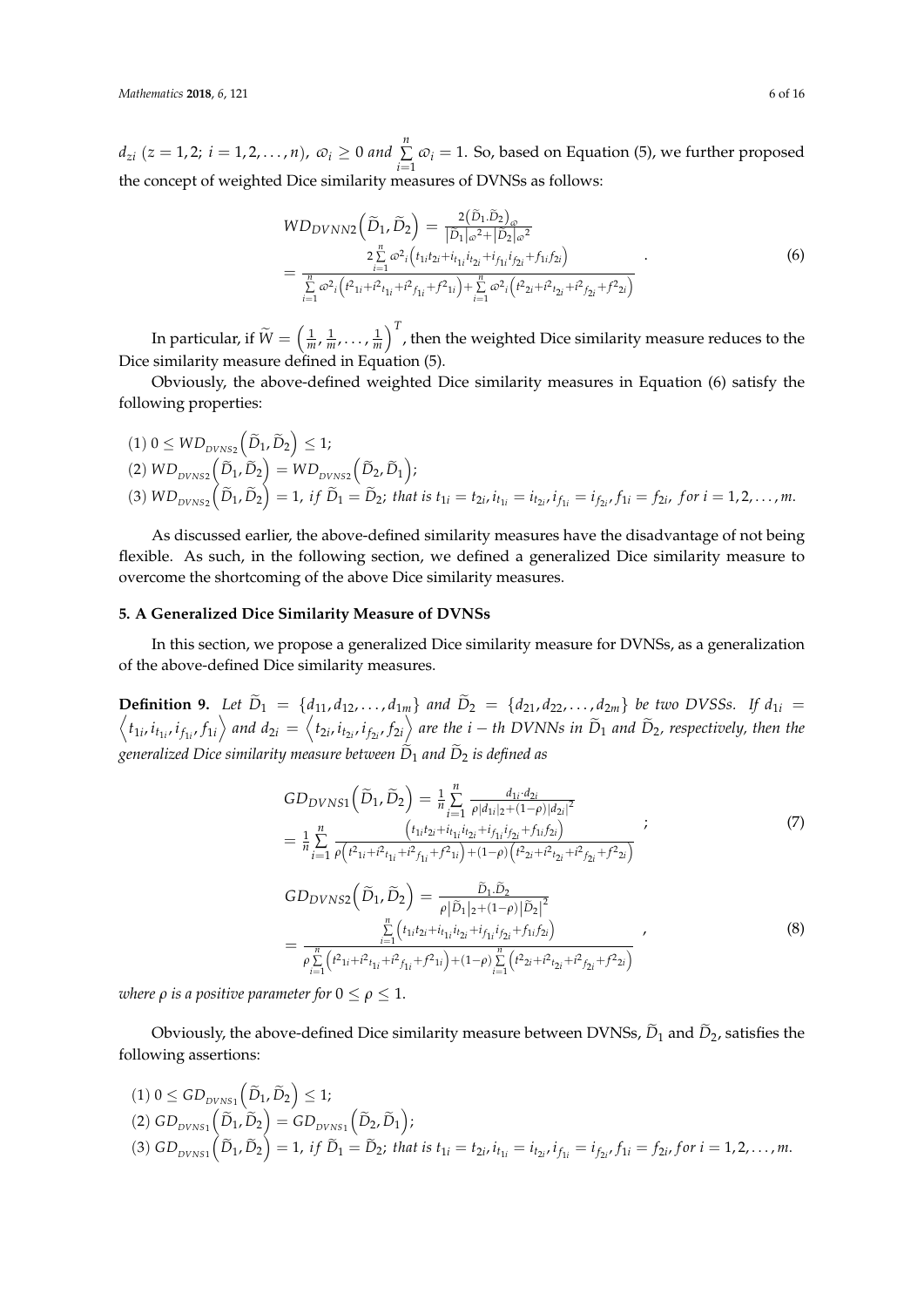and

$$
(1) \ 0 \leq GD_{DVNS2}(\tilde{D}_1, \tilde{D}_2) \leq 1; (2) \ GD_{DVNS2}(\tilde{D}_1, \tilde{D}_2) = GD_{DVNS2}(\tilde{D}_2, \tilde{D}_1); (3) \ GD_{DVNS2}(\tilde{D}_1, \tilde{D}_2) = 1, \ if \ \tilde{D}_1 = \tilde{D}_2; \ that \ is \ t_{1i} = t_{2i}, \ i_{t_{1i}} = i_{t_{2i}}, \ i_{f_{1i}} = i_{f_{2i}}, \ f_{1i} = f_{2i}, \ for \ i = 1, 2, ..., m.
$$

Now, we discuss some special cases of generalized Dice similarity measures for the parameter *ρ*.

(1) If  $\rho = 0.5$ , then the two generalized Dice similarity measures defined in Equation (7) and Equation (8) reduce to Dice similarity measures defined in Equation (3) and Equation (5):

$$
GD_{DVNS1}(\tilde{D}_1, \tilde{D}_2) = \frac{1}{m} \sum_{i=1}^m \frac{(t_{1i}t_{2i}+i_{t_{1i}}i_{t_{2i}}+i_{f_{1i}}i_{f_{2i}}+f_{1i}f_{2i})}{\rho(t_{1i}+i_{t_{1i}}+i_{t_{1i}}+i_{f_{1i}}+f_{1i})+(1-\rho)(t_{2i}+i_{t_{2i}}+i_{f_{2i}}+f_{2i})}
$$
  
\n
$$
= \frac{1}{m} \sum_{i=1}^m \frac{(t_{1i}t_{2i}+i_{t_{1i}}i_{t_{2i}}+i_{f_{1i}}i_{f_{2i}}+f_{1i}f_{2i})}{0.5(t_{1i}+i_{t_{1i}}+i_{t_{1i}}+i_{f_{1i}}+f_{1i})+(1-0.5)(t_{2i}+i_{t_{2i}}+i_{f_{2i}}+f_{2i})}
$$
  
\n
$$
= \frac{1}{m} \sum_{i=1}^m \frac{2(t_{1i}t_{2i}+i_{t_{1i}}i_{t_{2i}}+i_{f_{1i}}i_{f_{2i}}+f_{1i}f_{2i})}{(t_{1i}+i_{t_{1i}}+i_{t_{1i}}+i_{f_{1i}}+f_{1i})+(1-0.5)(t_{t_{2i}}+i_{t_{2i}}+i_{f_{2i}}+f_{2i})}
$$

and

$$
GD_{DVNS2}(\tilde{D}_1, \tilde{D}_2) = \frac{\sum\limits_{i=1}^n (t_{1i}t_{2i}+i_{t_{1i}}i_{t_{2i}}+i_{f_{1i}}i_{f_{2i}}+f_{1i}f_{2i})}{\rho \sum\limits_{i=1}^n (t^2_{1i}+t^2_{t_{1i}}+t^2_{f_{1i}}+f^2_{1i})+(1-\rho) \sum\limits_{i=1}^n (t^2_{2i}+t^2_{t_{2i}}+t^2_{f_{2i}}+f^2_{2i})}
$$
  

$$
= \frac{\sum\limits_{i=1}^n (t_{1i}t_{2i}+i_{t_{1i}}i_{t_{2i}}+i_{f_{1i}}i_{f_{2i}}+f_{1i}f_{2i})}{0.5\sum\limits_{i=1}^n (t^2_{1i}+t^2_{t_{1i}}+t^2_{f_{1i}}+f^2_{1i})+(1-0.5)\sum\limits_{i=1}^n (t^2_{2i}+t^2_{t_{2i}}+t^2_{f_{2i}}+f^2_{2i})}
$$
  

$$
= \frac{2\sum\limits_{i=1}^n (t_{1i}t_{2i}+i_{t_{1i}}i_{t_{2i}}+i_{f_{1i}}i_{f_{2i}}+f_{1i}f_{2i})}{\sum\limits_{i=1}^n (t^2_{1i}+t^2_{t_{1i}}+t^2_{f_{1i}}+f^2_{1i})+\sum\limits_{i=1}^n (t^2_{2i}+t^2_{t_{2i}}+t^2_{f_{2i}}+f^2_{2i})}
$$

(2) When  $\rho = 0, 1$ , Equations (7) and (8) reduce to the following asymmetric similarity measures:

$$
GD_{DVNS1}(\tilde{D}_1, \tilde{D}_2) = \frac{1}{m} \sum_{i=1}^{m} \frac{d_{1i} \cdot d_{2i}}{\rho |d_{1i}|_2 + (1-\rho)|d_{2i}|^2}
$$
  
\n
$$
= \frac{1}{m} \sum_{i=1}^{m} \frac{\left(t_{1i}t_{2i} + i_{t_{1i}}i_{t_{2i}} + i_{f_{1i}}i_{f_{2i}} + f_{1i}f_{2i}\right)}{\rho \left(t_{1i}t_{2i} + i_{t_{1i}} + i_{t_{2i}} + f_{1i}\right) + (1-\rho)\left(t_{2i}t_{2i} + i_{t_{2i}} + i_{f_{2i}} + f_{2i}\right)}
$$
  
\n
$$
= \frac{1}{m} \sum_{i=1}^{m} \frac{\left(t_{1i}t_{2i} + i_{t_{1i}}i_{t_{2i}} + i_{f_{1i}}i_{f_{2i}} + f_{1i}f_{2i}\right)}{\left(t_{1i}t_{2i} + i_{t_{1i}} + i_{t_{2i}} + f_{1i}\right) + (1-\rho)\left(t_{2i}t_{2i} + i_{t_{2i}} + i_{f_{2i}} + f_{2i}\right)}
$$
  
\n
$$
= \frac{1}{m} \sum_{i=1}^{m} \frac{\left(t_{1i}t_{2i} + i_{t_{1i}}i_{t_{2i}} + i_{f_{1i}}i_{f_{2i}} + f_{1i}f_{2i}\right)}{\left(t_{2i}t_{2i} + i_{t_{2i}} + i_{t_{2i}} + f_{1i}\right)}
$$
 for  $\rho = 0$ 

$$
GD_{DVNS1}(\tilde{D}_1, \tilde{D}_2) = \frac{1}{m} \sum_{i=1}^{m} \frac{d_{1i} \cdot d_{2i}}{\rho |d_{1i}|_2 + (1-\rho)|d_{1i}|^2}
$$
  
\n
$$
= \frac{1}{m} \sum_{i=1}^{m} \frac{\left(t_{1i}t_{2i} + i_{t_{1i}}i_{t_{2i}} + t_{f_{1i}}i_{t_{2i}} + t_{1i}t_{2i}\right)}{\rho \left(t_{1i}t_{2i} + t_{t_{1i}} + t_{t_{2i}} + t_{1i}\right) + (1-\rho)\left(t_{2i}t_{2i} + t_{t_{2i}} + t_{t_{2i}} + t_{2i}\right)}
$$
  
\n
$$
= \frac{1}{m} \sum_{i=1}^{m} \frac{\left(t_{1i}t_{2i} + i_{t_{1i}}i_{t_{2i}} + t_{f_{1i}}i_{t_{2i}} + t_{f_{1i}}i_{t_{2i}} + t_{f_{1i}}t_{t_{2i}}\right)}{\left(t_{1i}t_{2i} + t_{t_{1i}} + t_{t_{1i}} + t_{t_{1i}} + t_{t_{1i}} + t_{t_{1i}}\right) + (1-1)\left(t_{2i} + t_{t_{2i}} + t_{t_{2i}} + t_{t_{2i}}\right)}
$$
  
\n
$$
= \frac{1}{n} \sum_{i=1}^{n} \frac{\left(t_{1i}t_{2i} + i_{t_{1i}}i_{t_{2i}} + t_{f_{1i}}i_{t_{2i}} + t_{1i}t_{2i}\right)}{\left(t_{1i}t_{2i} + t_{t_{1i}} + t_{t_{1i}} + t_{t_{1i}} + t_{t_{1i}}\right)} \qquad \text{for } \rho = 1
$$

.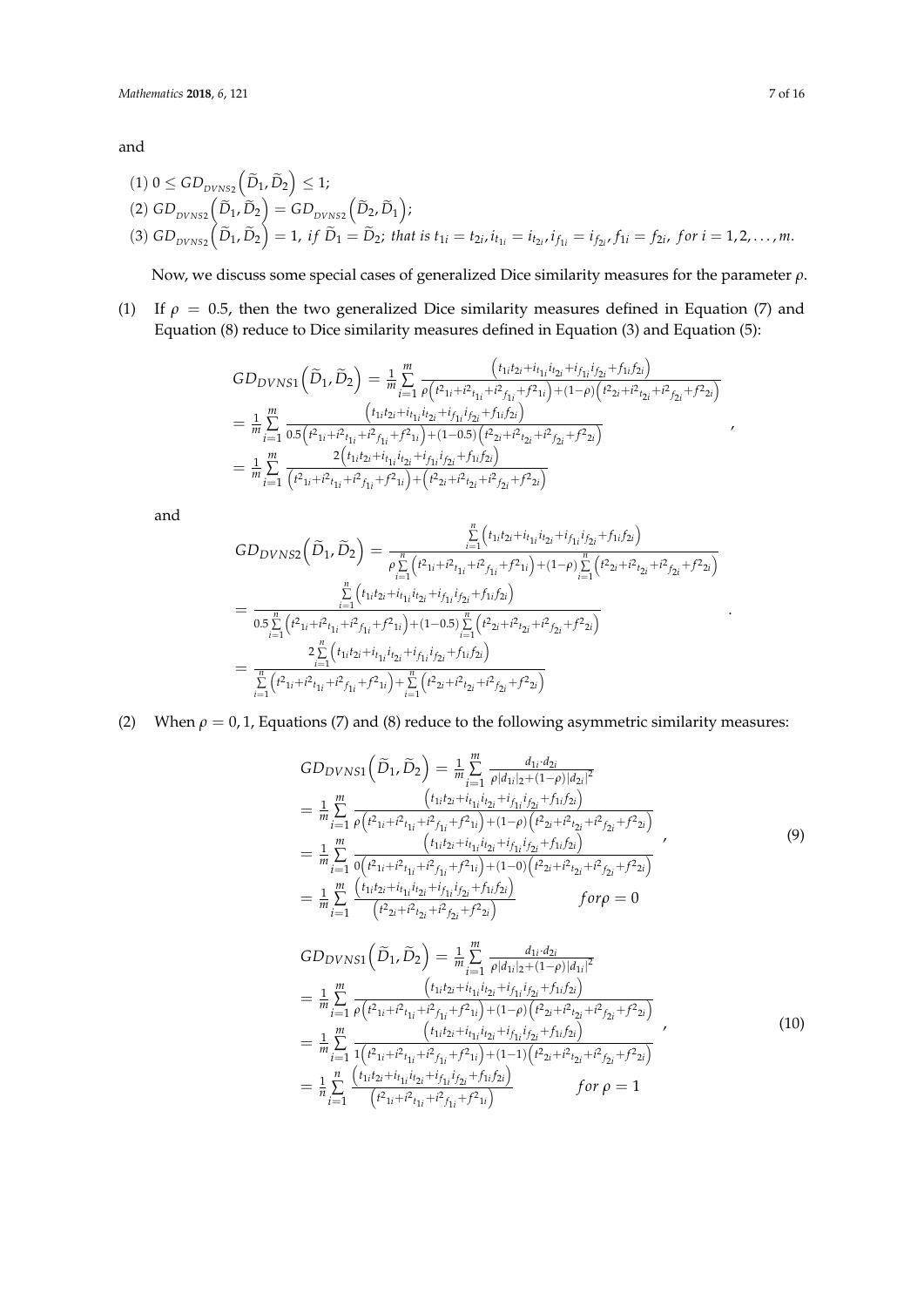$$
GD_{DVNS2}(\tilde{D}_{1}, \tilde{D}_{2}) = \frac{\tilde{D}_{1}.\tilde{D}_{2}}{\rho |\tilde{D}_{1}|_{2} + (1-\rho)|\tilde{D}_{2}|^{2}}
$$
  
\n
$$
= \frac{\sum_{i=1}^{m} (t_{1i}t_{2i} + i_{t_{1i}}i_{t_{2i}} + i_{t_{1i}}i_{t_{2i}} + f_{1i}f_{2i})}{\rho \sum_{i=1}^{m} (t^{2}t_{1i} + i^{2}t_{1i} + t^{2}t_{1i} + t^{2}t_{1i}) + (1-\rho) \sum_{i=1}^{m} (t^{2}t_{2i} + i^{2}t_{2i} + t^{2}t_{2i})}
$$
  
\n
$$
= \frac{\sum_{i=1}^{m} (t_{1i}t_{2i} + i_{t_{1i}}i_{t_{2i}} + i_{t_{1i}}i_{t_{2i}} + f_{1i}f_{2i})}{0 \sum_{i=1}^{m} (t^{2}t_{1i} + i^{2}t_{1i} + t^{2}t_{1i}) + (1-0) \sum_{i=1}^{n} (t^{2}t_{2i} + i^{2}t_{2i} + t^{2}t_{2i})}
$$
  
\n
$$
= \frac{\sum_{i=1}^{m} (t_{1i}t_{2i} + i_{t_{1i}}i_{t_{2i}} + i_{t_{1i}}i_{t_{2i}} + f_{1i}f_{2i})}{\sum_{i=1}^{m} (t^{2}t_{2i} + i^{2}t_{2i} + t^{2}t_{2i}) + f_{1i}f_{2i}}
$$
  
\n
$$
GDD_{VNS2}(\tilde{D}_{1}, \tilde{D}_{2}) = \frac{\tilde{D}_{1}.\tilde{D}_{2}}{\rho |\tilde{D}_{1}|_{2} + (1-\rho)|\tilde{D}_{2}|^{2}}
$$
  
\n
$$
= \frac{\sum_{i=1}^{m} (t_{1i}t_{2i} + i_{t_{1i}}i_{t_{2i}} + i_{t_{1i}}i_{t_{2i}} + f_{1i}f_{2i})}{\rho \sum_{i=1}^{m} (t^{2}t_{1i} + i^{2}t_{1i} + t^{2}t_{1i}) + (1-\rho) \sum_{i=1}^{m}
$$

$$
= \frac{\sum\limits_{i=1}^{P} (t_{1i} + i_{1i} + f_{1i} + f_{1i}) + (1 - P) \sum\limits_{i=1}^{P} (t_{2i} + i_{2i} + f_{2i} + f_{2i})}{\frac{\sum\limits_{i=1}^{n} (t_{1i}t_{2i} + i_{1i}t_{1i} + f_{2i} + f_{1i}f_{2i} + f_{1i}f_{2i})}{\sum\limits_{i=1}^{n} (t_{1i} + i^2 t_{1i} + i^2 f_{1i} + f_{1i} + f_{1i}) + (1 - 1) \sum\limits_{i=1}^{n} (t^2_{2i} + i^2 t_{2i} + i^2 f_{2i} + f_{2i})}
$$
\n
$$
= \frac{\sum\limits_{i=1}^{n} (t_{1i}t_{2i} + i_{1i}t_{1i} + i_{2i} + f_{1i}f_{2i} + f_{1i}f_{2i})}{\sum\limits_{i=1}^{n} (t^2_{1i} + i^2 t_{1i} + i^2 f_{1i} + f_{1i})}
$$
\nfor  $\rho = 1$ 

From the above investigation, the four asymmetric similarity measures are the extension of the relative projection measure of interval numbers [\[31\]](#page-15-3). Therefore, the four asymmetric similarity measures can be assumed as the projection measures of DVNSs.

For real applications, the importance degree of each element  $d_{zi}$  ( $z = 1, 2; i = 1, 2, ..., n$ ) is under consideration. Then, let  $\widetilde{W} = (\varpi_1, \varpi_2, ..., \varpi_n)$  be the importance degree for  $d_{zi}$  ( $z = 1, 2; i = 1, 2, ..., n$ ),  $\varpi_i \geq 0$  and  $\sum_{i=1}^{n}$  $\sum_{i=1}$   $\varpi_i$  = 1. So, based on Equations (7) and (8), we further proposed the concept of weighted generalized Dice similarity measures of DVNSs, which are defined as follows:

$$
WGD_{DVNS1}(\tilde{D}_1, \tilde{D}_2) = \sum_{i=1}^{m} \omega_i \frac{d_{1i} \cdot d_{2i}}{\rho |d_{1i}|_2 + (1-\rho)|d_{2i}|^2}
$$
  
= 
$$
\sum_{i=1}^{m} \omega_i \frac{\left(t_{1i}t_{2i} + i_{t_{1i}}i_{t_{2i}} + i_{f_{1i}}i_{f_{2i}} + f_{1i}f_{2i}\right)}{\rho \left(t^2_{1i} + t^2_{1i} + t^2_{1i} + f_{1i}^2\right) + (1-\rho)\left(t^2_{2i} + t^2_{1i} + t^2_{1i} + f_{2i}^2\right)}
$$
 (13)

$$
WGD_{DVNS2}(\tilde{D}_1, \tilde{D}_2) = \frac{(\tilde{D}_1, \tilde{D}_2)_{\tilde{\omega}}}{\rho |\tilde{D}_1|_{\tilde{\omega}}^2 + (1-\rho)|\tilde{D}_2|_{\tilde{\omega}}^2}
$$
  
= 
$$
\frac{\sum_{i=1}^m \tilde{\omega}_i^2 (t_{1i}t_{2i} + i_{t_{1i}}i_{t_{2i}} + j_{t_{1i}}j_{t_{2i}} + f_{1i}f_{2i})}{\rho \sum_{i=1}^m \tilde{\omega}_i^2 (t_{1i} + i^2 t_{1i} + i^2 f_{1i} + f_{1i}) + (1-\rho) \sum_{i=1}^m \tilde{\omega}_i^2 (t_{2i} + i^2 t_{2i} + i^2 f_{2i} + f_{2i})}
$$
(14)

In particular, if  $\widetilde{W}=\left(\frac{1}{m},\frac{1}{m},\ldots,\frac{1}{m}\right)^T$ , then the weighted Dice similarity measure reduces to the Dice similarity measure defined in Equation (7) and Equation (8).

Now, similar to the generalized Dice similarity measures defined in Equation (7) and Equation (8), the weighted generalized similarity measures defined above also have some special cases according to the parameter *ρ*.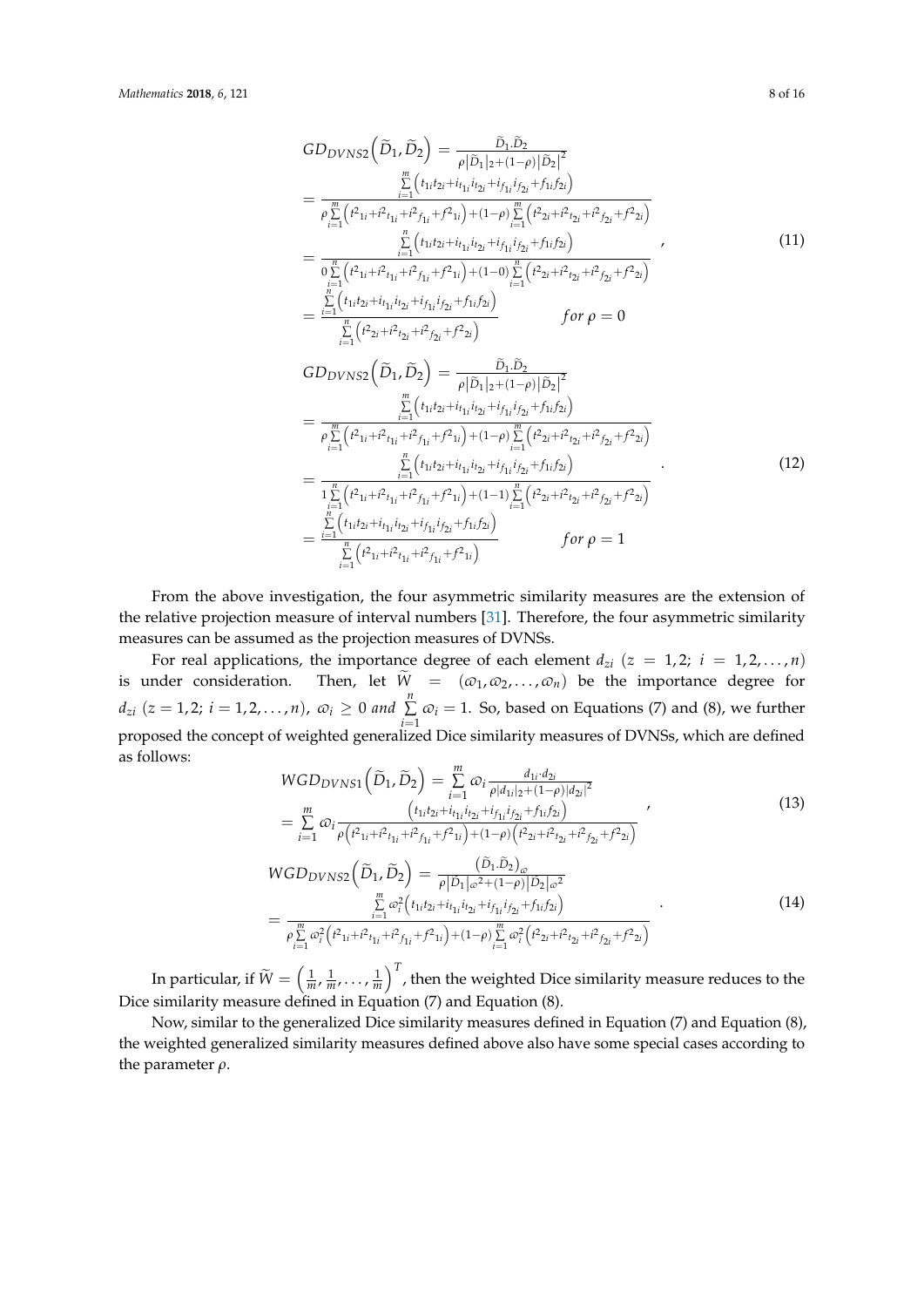# (1) If  $\rho = 0.5$ , then

$$
WGD_{DVNS1}(\tilde{D}_1, \tilde{D}_2) = \sum_{i=1}^m \omega_i \frac{d_{1i} \cdot d_{2i}}{\rho |d_{1i}|_2 + (1-\rho)|d_{2i}|^2}
$$
  
\n
$$
= \sum_{i=1}^m \omega_i \frac{(t_{1i}t_{2i} + i_{t_{1i}}i_{t_{2i}} + j_{1i}j_{t_{2i}} + f_{1i}f_{2i})}{\rho(t_{1i} + i_{t_{1i}} + i_{t_{1i}} + i_{t_{1i}} + f_{1i}) + (1-\rho)\left(t_{2i} + i_{t_{2i}} + i_{t_{2i}} + f_{2i}\right)}
$$
  
\n
$$
= \sum_{i=1}^m \omega_i \frac{(t_{1i}t_{2i} + i_{t_{1i}}i_{t_{2i}} + j_{1i}j_{t_{2i}} + f_{1i}j_{t_{2i}})}{(15)}
$$
  
\n
$$
= \sum_{i=1}^m \omega_i \frac{2(t_{1i}t_{2i} + i_{t_{1i}}i_{t_{2i}} + j_{1i}j_{t_{2i}} + f_{1i}j_{t_{2i}})}{2(t_{1i}t_{2i} + i_{t_{1i}}i_{t_{2i}} + j_{1i}j_{t_{2i}} + f_{1i}j_{t_{2i}})}
$$
  
\n
$$
= \sum_{i=1}^m \omega_i \frac{2(t_{1i}t_{2i} + i_{t_{1i}}i_{t_{2i}} + j_{t_{1i}}j_{t_{2i}} + f_{1i}j_{t_{2i}})}{(t_{1i}t_{1i} + i_{t_{1i}} + i_{t_{1i}} + f_{1i}) + (t_{2i} + i_{t_{2i}} + i_{t_{2i}} + f_{2i})}
$$
 (15)

(2) If  $\rho = 0$ , 1, then Equation (13) reduces to the following asymmetric weighted generalized Dice similarity measures:

$$
WGD_{DVNS1}(\tilde{D}_1, \tilde{D}_2) = \sum_{i=1}^{m} \omega_i \frac{d_{1i} \cdot d_{2i}}{\rho |d_{1i}|_2 + (1-\rho)|d_{2i}|^2}
$$
  
\n
$$
= \sum_{i=1}^{m} \omega_i \frac{\left(t_{1i}t_{2i} + i_{t_{1i}}i_{t_{2i}} + i_{f_{1i}}i_{t_{2i}} + f_{1i}f_{2i}\right)}{\rho \left(t_{1i} + t_{1i} + t_{1i} + t_{1i} + f_{1i} + f_{1i}\right) + (1-\rho)\left(t_{2i} + t_{2i} + t_{2i} + f_{2i}\right)}
$$
  
\n
$$
= \sum_{i=1}^{m} \omega_i \frac{\left(t_{1i}t_{2i} + i_{t_{1i}}i_{t_{2i}} + i_{f_{1i}}i_{t_{2i}} + f_{1i}f_{2i}\right)}{\left(t_{1i}t_{2i} + i_{t_{1i}} + t_{1i} + f_{1i}\right) + (1-\rho)\left(t_{2i} + t_{1i} + t_{1i} + f_{1i}\right)}
$$
  
\n
$$
= \sum_{i=1}^{n} \omega_i \frac{2\left(t_{1i}t_{2i} + i_{t_{1i}}i_{t_{2i}} + i_{f_{1i}}i_{t_{2i}} + f_{1i}f_{2i}\right)}{\left(t_{2i} + t_{1i} + t_{1i} + t_{1i} + f_{1i}\right)} \qquad \text{for } \rho = 0
$$
  
\n(16)

$$
WGD_{DVNS1}(\tilde{D}_1, \tilde{D}_2) = \sum_{i=1}^m \omega_i \frac{d_{1i} \cdot d_{2i}}{\rho |d_{1i}|_2 + (1-\rho)|d_{2i}|^2}
$$
  
\n
$$
= \sum_{i=1}^m \omega_i \frac{(t_{1i}t_{2i} + i_{t_{1i}}i_{t_{2i}} + i_{f_{1i}}i_{f_{2i}} + f_{1i}f_{2i})}{\rho (t^2_{1i} + t^2_{1i} + t^2_{1i} + t^2_{1i}) + (1-\rho) (t^2_{2i} + t^2_{1i} + t^2_{1i}) + (1-\rho) (t^2_{1i} + t^2_{1i} + t^2_{1i})}
$$
  
\n
$$
= \sum_{i=1}^m \omega_i \frac{(t_{1i}t_{2i} + i_{t_{1i}}i_{t_{2i}} + i_{f_{1i}}i_{f_{2i}} + f_{1i}f_{2i})}{1(t^2_{1i} + t^2_{1i} + t^2_{1i} + t^2_{1i}) + (1-1)(t^2_{2i} + t^2_{1i} + t^2_{1i} + t^2_{2i})}
$$
  
\n
$$
= \sum_{i=1}^m \omega_i \frac{(t_{1i}t_{2i} + i_{t_{1i}}i_{t_{2i}} + i_{f_{1i}}i_{f_{2i}} + f_{1i}f_{2i})}{\rho (t^2_{1i} + t^2_{1i} + t^2_{1i} + t^2_{1i})}
$$
 for  $\rho = 1$ 

Similarly, when  $\rho = 0.5$  in Equation (14), then

$$
WGD_{DVNS2}(\tilde{D}_1, \tilde{D}_2) = \frac{(\tilde{D}_1, \tilde{D}_2)_{\varpi}}{\rho |\tilde{D}_1|_{\varpi^2 + (1-\rho)}|\tilde{D}_2|_{\varpi^2}}
$$
  
\n
$$
= \frac{\sum\limits_{i=1}^m \alpha_i^2 (t_{1i}t_{2i} + i_{t_{1i}}i_{t_{2i}} + i_{f_{1i}}i_{f_{2i}} + f_{1i}f_{2i})}{\rho \sum\limits_{i=1}^m \alpha_i^2 (t_{2i} + i^2t_{1i} + i^2t_{1i} + f_{2i}) + (1-\rho) \sum\limits_{i=1}^m \alpha_i^2 (t_{2i} + i^2t_{2i} + i^2t_{2i} + f_{2i})}
$$
  
\n
$$
= \frac{\sum\limits_{i=1}^m \alpha_i^2 (t_{1i}t_{2i} + i_{t_{1i}}i_{t_{2i}} + i_{f_{1i}}i_{f_{2i}} + f_{1i}f_{2i})}{0.5 \sum\limits_{i=1}^m \alpha_i^2 (t_{2i} + i^2t_{1i} + i^2t_{1i} + f_{2i}) + (1-0.5) \sum\limits_{i=1}^m \alpha_i^2 (t_{2i} + i^2t_{2i} + i^2t_{2i} + f_{2i})}
$$
  
\n
$$
= \frac{2(\sum\limits_{i=1}^m \alpha_i^2 (t_{1i}t_{2i} + i_{t_{1i}}i_{t_{2i}} + i_{f_{1i}}i_{f_{2i}} + f_{1i}f_{2i}))}{\sum\limits_{i=1}^m \alpha_i^2 (t_{2i} + i^2t_{1i} + i^2t_{1i} + f_{2i}) + \sum\limits_{i=1}^m \alpha_i^2 (t_{2i} + i^2t_{2i} + i^2t_{2i} + f_{2i})}
$$
(18)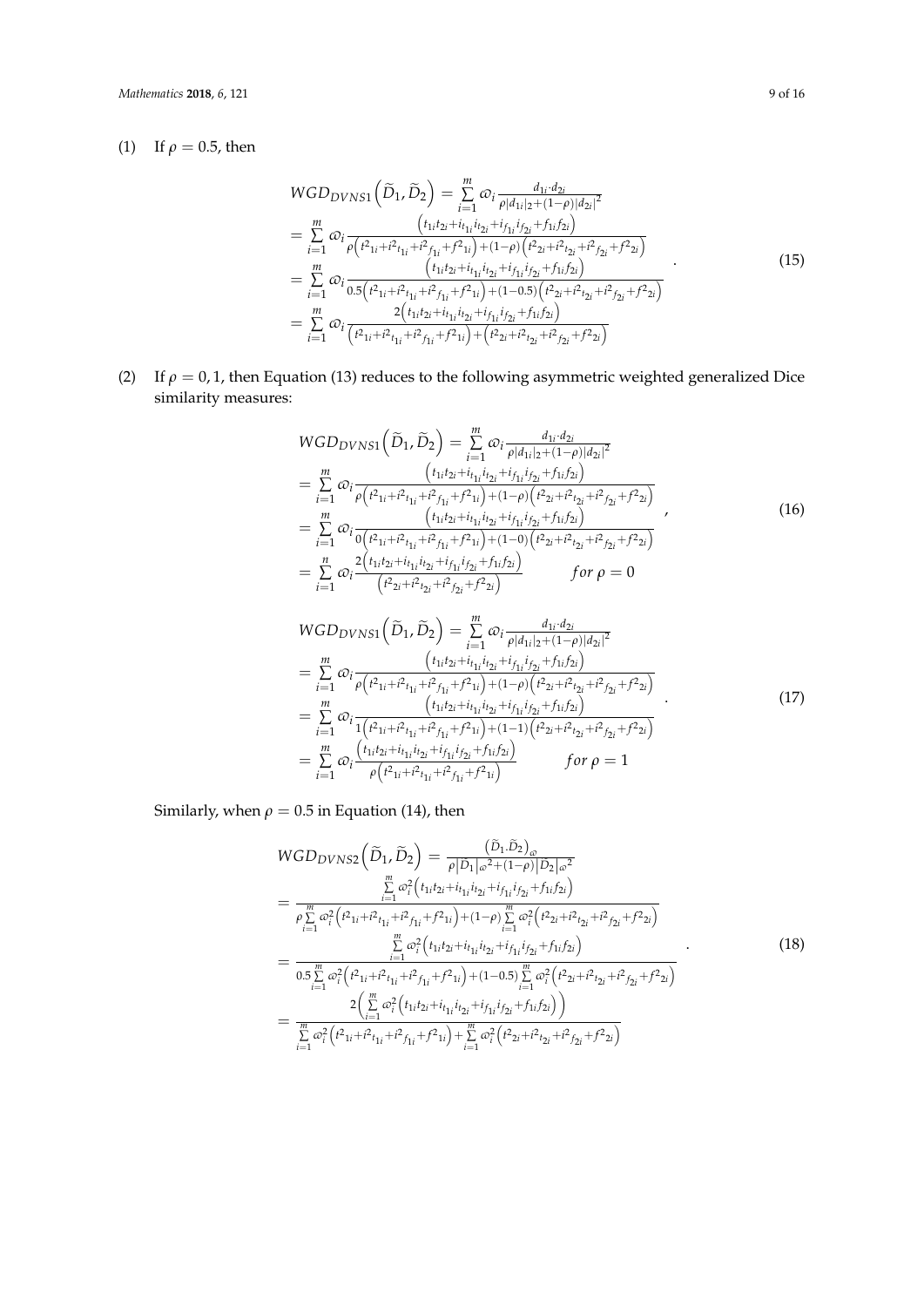# (3) If  $\rho = 0, 1$ , then Equation (14) reduces to the following asymmetric similarity measures:

$$
WGD_{DVNS2}(\tilde{D}_1, \tilde{D}_2) = \frac{(\tilde{D}_1, \tilde{D}_2)_{\omega}}{\rho |\tilde{D}_1|_{\omega^2 + (1-\rho)} |\tilde{D}_2|_{\omega^2}}
$$
  
\n
$$
= \frac{\sum\limits_{i=1}^m \alpha_i^2 (t_{1i}t_{2i} + i_{t_{1i}}i_{t_{2i}} + i_{f_{1i}}i_{f_{2i}} + f_{1i}f_{2i})}{\rho \sum\limits_{i=1}^m \alpha_i^2 (t_{2i} + i^2 t_{t_{1i}} + i^2 t_{t_{1i}} + f_{2i}) + (1-\rho) \sum\limits_{i=1}^m \alpha_i^2 (t_{2i} + i^2 t_{t_{2i}} + i^2 t_{t_{2i}} + f_{2i})}
$$
  
\n
$$
= \frac{\sum\limits_{i=1}^m \alpha_i^2 (t_{1i}t_{2i} + i_{t_{1i}}i_{t_{2i}} + i_{f_{1i}}i_{f_{2i}} + f_{1i}f_{2i})}{\sigma \sum\limits_{i=1}^m \alpha_i^2 (t_{2i} + i^2 t_{t_{1i}} + i^2 t_{t_{1i}} + f_{2i}) + (1-\sigma) \sum\limits_{i=1}^m \alpha_i^2 (t_{2i} + i^2 t_{t_{2i}} + i^2 t_{t_{2i}} + f_{2i})}
$$
  
\n
$$
= \frac{\sum\limits_{i=1}^n \alpha_i^2 (t_{1i}t_{2i} + i_{t_{1i}}i_{t_{2i}} + i_{f_{1i}}i_{f_{2i}} + f_{1i}f_{2i})}{\sum\limits_{i=1}^n \alpha_i^2 (t_{2i} + i^2 t_{t_{2i}} + i^2 t_{t_{2i}} + f_{2i})}
$$
 for  $\rho = 0$ 

$$
WGD_{DVNS2}(\tilde{D}_1, \tilde{D}_2) = \frac{(\tilde{D}_1, \tilde{D}_2)_{\omega}}{\rho |\tilde{D}_1|_{\omega^2 + (1-\rho)}| \tilde{D}_2|_{\omega^2}}
$$
  
\n
$$
= \frac{\sum\limits_{i=1}^m \omega_i^2 (t_{1i}t_{2i} + i_{t_{1i}}i_{t_{2i}} + i_{f_{1i}}i_{t_{2i}} + f_{1i}f_{2i})}{\sum\limits_{i=1}^m \omega_i^2 (t_{2i} + i^2 t_{1i} + i^2 t_{1i} + f_{2i}) + (1-\rho)\sum\limits_{i=1}^m \omega_i^2 (t_{2i} + i^2 t_{2i} + i^2 t_{2i} + f_{2i})}
$$
  
\n
$$
= \frac{\sum\limits_{i=1}^m \omega_i^2 (t_{1i}t_{2i} + i_{t_{1i}}i_{t_{2i}} + i_{f_{1i}}i_{t_{2i}} + f_{1i}f_{2i})}{\sum\limits_{i=1}^m \omega_i^2 (t_{1i}^2 + i^2 t_{1i} + i^2 t_{1i} + f_{2i}) + (1-1)\sum\limits_{i=1}^m \omega_i^2 (t_{2i}^2 + i^2 t_{2i} + i^2 t_{2i} + f_{2i})}
$$
  
\n
$$
= \frac{2(\sum\limits_{i=1}^n \omega_i^2 (t_{1i}t_{2i} + i_{t_{1i}}i_{t_{2i}} + i_{f_{1i}}i_{t_{2i}} + f_{1i}f_{2i}))}{\sum\limits_{i=1}^n \omega_i^2 (t_{1i}^2 + i^2 t_{1i} + i^2 t_{1i} + f_{2i})}
$$
 for  $\rho = 1$ 

From the above investigation, the four asymmetric similarity measures are the extension of the relative projection measure of interval numbers [\[31\]](#page-15-3). Therefore, the four asymmetric similarity measures can be assumed as the projection measures of DVNSs.

# <span id="page-9-0"></span>**6. Applications of Generalized Dice Similarity Measures for DVNSs**

### *6.1. Pattern Recognition*

In order to show the effectiveness of the proposed generalized Dice measures for DVNSs in pattern recognition, we present an example in this subsection.

**Example 1.** Let us suppose that we have three patterns  $\widetilde{R}_1$ ,  $\widetilde{R}_2$  and  $\widetilde{R}_3$ . Then, the patterns are represented by *the following DVNSs on*  $\widetilde{U} = {\widetilde{u}_1, \widetilde{u}_2, \widetilde{u}_3, \widetilde{u}_4}.$ 

 $\widetilde{R}_1 = \{\langle \widetilde{u}_1,(0.5, 0.2, 0.2, 0.4)\rangle, \langle \widetilde{u}_2,(0.7, 0.1, 0.2, 0.1)\rangle, \langle \widetilde{u}_3,(0.4, 0.3, 0.2, 0.5)\rangle, \langle \widetilde{u}_4,(0.6, 0.2, 0.3, 0.4)\rangle\},$  $\widetilde{R}_2 = {\langle\langle \widetilde{u}_1,(0.5, 0.1, 0.3, 0.4)\rangle}, \langle \widetilde{u}_2,(0.6, 0.1, 0.1, 0.2)\rangle, \langle \widetilde{u}_3,(0.2, 0.2, 0.3, 0.7)\rangle, \langle \widetilde{u}_4,(0.7, 0.2, 0.3, 0.3)\rangle},$  $\widetilde{R}_3 = \{\langle \widetilde{u}_1, (0.6, 0.3, 0.2, 0.3)\rangle, \langle \widetilde{u}_2, (0.8, 0.1, 0.1, 0.2)\rangle, \langle \widetilde{u}_3, (0.4, 0.2, 0.3, 0.5)\rangle, \langle \widetilde{u}_4, (0.7, 0.2, 0.1, 0.2)\rangle\}$ 

*and the unknown pattern, P, is given as follows:* <sup>e</sup>

$$
P = \{\langle \tilde{u}_1, (0.4, 0.3, 0.3, 0.5) \rangle, \langle \tilde{u}_2, (0.8, 0.1, 0.2, 0.1) \rangle, \langle \tilde{u}_3, (0.3, 0.2, 0.1, 0.6) \rangle, \langle \tilde{u}_4, (0.7, 0.1, 0.1, 0.3) \rangle\}.
$$

The aim was to find out to which known pattern the unknown pattern,  $\tilde{P}$ , belonged. To show this, the generalized Dice distance measures between the known and unknown patterns were calculated, and then, the unknown pattern,  $\tilde{P}$ , was assigned to one of the known patterns using the following formula:

$$
Z^* = \arg \max_l \left\{ D\left(\widetilde{R}_l, \widetilde{P}\right) \right\} \text{ for } l = 1, 2, 3.
$$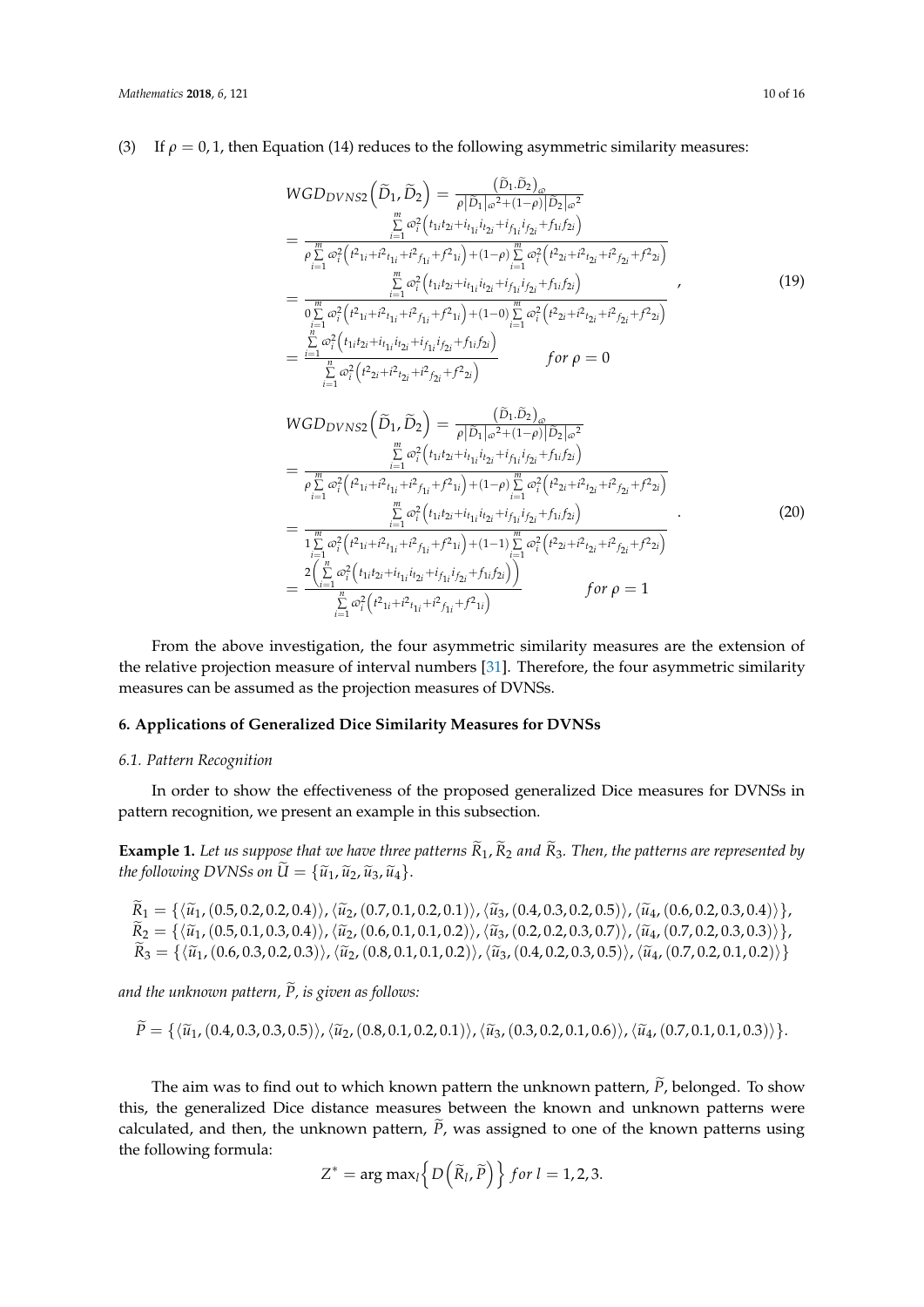Furthermore, if the weight is considered, then we used the following formula:

$$
\widetilde{Z}^* = \arg \max_l \left\{ GWD\left(\widetilde{R}_l, \widetilde{P}\right) \right\} \text{ for } l = 1, 2, 3.
$$

<span id="page-10-0"></span>In Table [1,](#page-10-0) the generalized Dice measures between the unknown and known patterns are shown, calculated using Equation (7).

| ρ   | $GD_{DVNS1}$<br>$\widetilde{R}_1, \widetilde{P}$ | $GD_{D VNS1}$<br>$\widetilde{R}_2, \widetilde{P}$ | $GD_{D VNS1}$<br>$\widetilde{R}_3$ , $\widetilde{P}$ |
|-----|--------------------------------------------------|---------------------------------------------------|------------------------------------------------------|
| 0   | 0.9376                                           | 0.9471                                            | 0.9619                                               |
| 0.3 | 0.9528                                           | 0.9445                                            | 0.9598                                               |
| 0.6 | 0.9721                                           | 0.9561                                            | 0.9580                                               |
| 0.8 | 0.9876                                           | 0.9734                                            | 0.9569                                               |
|     | 1.0060                                           | 1.0001                                            | 0.9560                                               |

**Table 1.** Generalized Dice measures.

<span id="page-10-1"></span>

| The generalized Dice measures calculated using Equation (8) are given in Table 2. |  |  |
|-----------------------------------------------------------------------------------|--|--|
|                                                                                   |  |  |

| 0   | $GD_{DVNS2}$<br>$\widetilde{R}_1, \widetilde{P}$ | $GD_{D VNS2}$<br>$\widetilde{R}_2, \widetilde{P}$ | $GD_{DVNS2}$<br>$\widetilde{R}_3$ , $\widetilde{P}$ |
|-----|--------------------------------------------------|---------------------------------------------------|-----------------------------------------------------|
| 0   | 0.9331                                           | 0.9330                                            | 0.9623                                              |
| 0.3 | 0.9522                                           | 0.9437                                            | 0.9821                                              |
| 0.6 | 0.9721                                           | 0.9546                                            | 1.0030                                              |
| 0.8 | 0.9858                                           | 0.9620                                            | 1.0170                                              |
| 1   | 1.0000                                           | 0.9696                                            | 1.0314                                              |

**Table 2.** Generalized Dice measures.

<span id="page-10-2"></span>Let us assume that the weight vector of  $\tilde{u}_1$ ,  $\tilde{u}_2$ ,  $\tilde{u}_3$  and  $\tilde{u}_4$  is  $\varnothing = (0.3, 0.25, 0.25, 0.2)^T$ . Then, the weighted Dice measures, calculated using Equation (13), are given in Table [3.](#page-10-2)

| ρ   | $GWD_{DVNS1}$<br>$\widetilde{R}_1, \widetilde{P}$ | $GWD_{DVNS1}$<br>$\widetilde{R}_2, \widetilde{P}$ | $GWD_{DVNS1}$<br>$\widetilde{R}_3$ , $\widetilde{P}$ |
|-----|---------------------------------------------------|---------------------------------------------------|------------------------------------------------------|
| 0   | 0.9325                                            | 0.9387                                            | 0.9593                                               |
| 0.3 | 0.9512                                            | 0.9407                                            | 0.9570                                               |
| 0.6 | 0.9743                                            | 0.9568                                            | 0.9549                                               |
| 0.8 | 0.9925                                            | 0.9770                                            | 0.9537                                               |
|     | 1.0130                                            | 1.0070                                            | 0.9526                                               |

**Table 3.** Generalized weighted Dice measures.

<span id="page-10-3"></span>Additionally, the generalized weighted Dice measures, calculated using Equation (14), are given in Table [4.](#page-10-3)

| ρ   | $GWD_{D VNS2}$<br>$\widetilde{R}_1, \widetilde{P}$ | $GWD_{D VNS2}$<br>$\widetilde{R}_2, \widetilde{P}$ | $GWD_{DVNS2}$<br>$\widetilde{R}_3,\widetilde{P}$ |
|-----|----------------------------------------------------|----------------------------------------------------|--------------------------------------------------|
|     | 0.9231                                             | 0.9172                                             | 0.9569                                           |
| 0.3 | 0.9490                                             | 0.9362                                             | 0.9982                                           |
| 0.6 | 0.9765                                             | 0.9560                                             | 1.0431                                           |
| 0.8 | 0.9957                                             | 0.9697                                             | 1.0754                                           |
|     | 1.0150                                             | 0.9838                                             | 1.1098                                           |

**Table 4.** Generalized weighted Dice measures.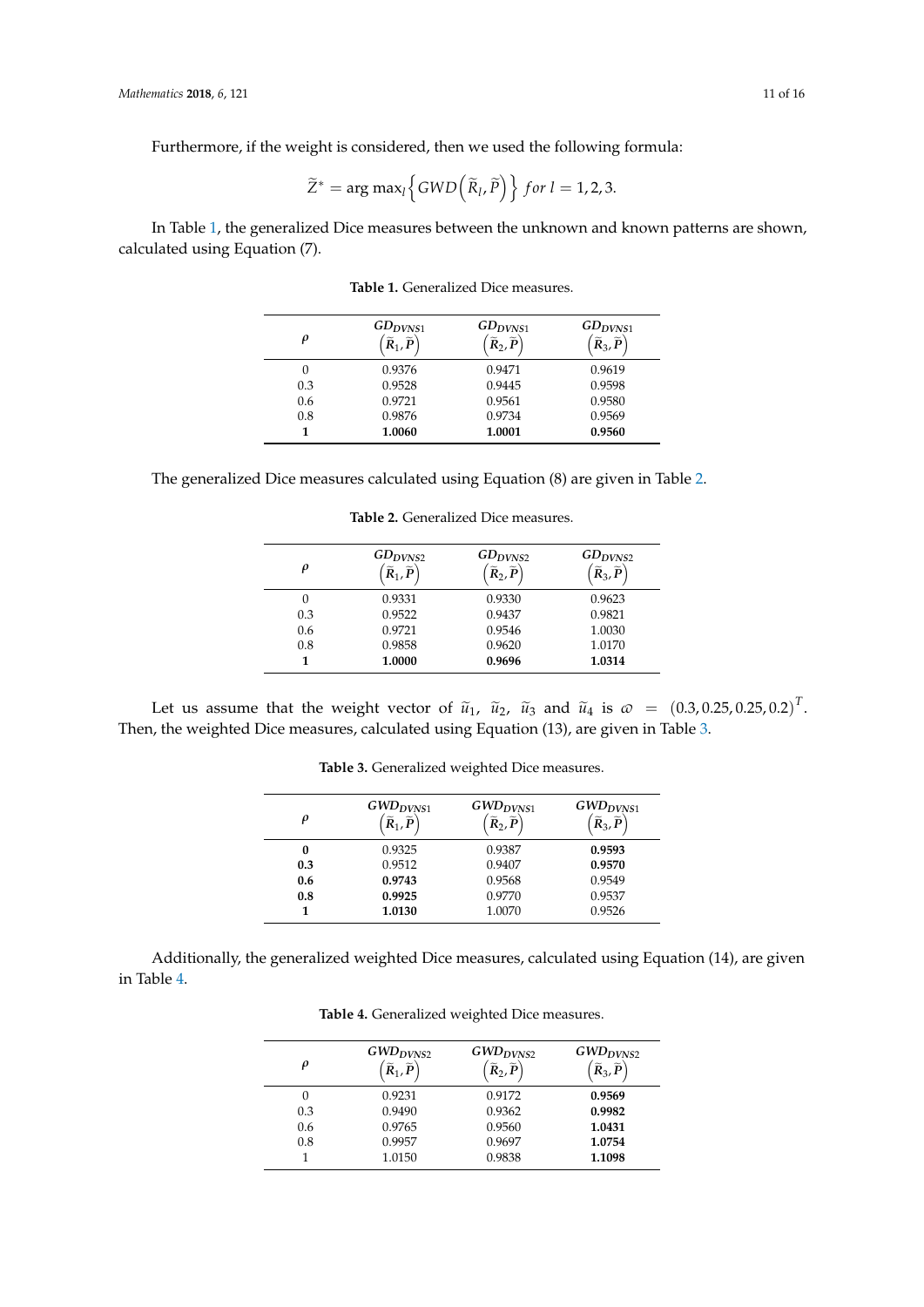From Table [1,](#page-10-0) we can see that, when the parameter  $\rho = 0.0.3$ , then the unknown pattern,  $\tilde{P}$ , belonged to pattern  $\tilde{R}_3$ . When the value of parameter *ρ* was greater than 0.3, that is  $\rho = 0.6, 0.8, 1$ , then the unknown pattern,  $\tilde{P}$ , belonged to pattern  $\tilde{R}_1$ . Furthermore, from Table [2,](#page-10-1) we can see that, if the values of the parameter  $\rho$  were changed, the unknown pattern,  $\tilde{P}$ , belonged to pattern  $\tilde{R}_3$ .

Similarly, from Tables [3](#page-10-2) and [4,](#page-10-3) the weighted generalized measures displayed the same situation discussed above.

### *6.2. Medical Diagnoses*

In this subsection, we show the effectiveness of the proposed generalized Dice measures in medical diagnoses, using an example.

**Example 2.** *Let us assume that there are four patients, and the names of the patients are Al, Bob, Jeo, and Ted. Their symptoms are temperature, headache, stomach pain, cough, and chest pain.* The set of patients and symptoms are denoted by  $H =$ {*Al*, *Bob*, *Jeo*, *Ted*} *and L* = {*Temprature*, *Headache*, *Stomach pain*, *cough*, *Chest pain*}*. Let us assume that the set of diagnoses under consideration is defined and denoted by*  $Y =$ {*Malaria*, *viral f ever*, *Typhoid*, *Stomach problem*, *Heart problem*}. *The characteristic information of H*, *L and Y is represented in the form of DVNSs, given in Tables [5](#page-11-0) and [6](#page-11-1) below.*

**Table 5.** Symptom characteristics for the patient.

<span id="page-11-0"></span>

| <b>Patients</b> | Temperature          | Headache                             | Stomach pain         | Cough                | <b>Chest Pain</b>    |
|-----------------|----------------------|--------------------------------------|----------------------|----------------------|----------------------|
| Al              | (0.7, 0.1, 0.1, 0.1) | $\langle 0.4, 0.2, 0.1, 0.1 \rangle$ | (0.2, 0.3, 0.2, 0.4) | (0.4, 0.2, 0.1, 0.1) | (0.1, 0.1, 0.3, 0.4) |
| Bob             | (0.1, 0.2, 0.3, 0.5) | (0.3, 0.2, 0.3, 0.4)                 | (0.4, 0.2, 0.1, 0.1) | (0.1, 0.2, 0.2, 0.5) | (0.1, 0.3, 0.4, 0.5) |
| <b>Jeo</b>      | (0.7, 0.1, 0.1, 0.1) | (0.7, 0.1, 0.1, 0.1)                 | (0.1, 0.1, 0.2, 0.4) | (0.2, 2, 0.3, 0.4)   | (0.1, 0.1, 0.3, 0.3) |
| Ted             | (0.4, 0.2, 0.1, 0.1) | (0.5, 0.1, 0.2, 0.5)                 | (0.3, 0.2, 0.1, 0.4) | (0.6, 0.1, 0.1, 0.2) | (0.3, 0.1, 0.2, 0.3) |

**Table 6.** Symptom characteristics for the diagnoses.

<span id="page-11-1"></span>

| <b>Diagnoses</b> | Temperature          | Headache             | Stomach pain         | Cough                | <b>Chest Pain</b>    |
|------------------|----------------------|----------------------|----------------------|----------------------|----------------------|
| Malaria          | (0.3, 0.1, 0.1, 0.1) | (0.2, 0.3, 0.2, 0.4) | (0.1, 0.3, 0.4, 0.5) | (0.1, 0.2, 0.4, 0.4) | (0.1, 0.3, 0.4, 0.5) |
| Viral fever      | (0.6, 0.1, 0.1, 0.1) | (0.2, 0.1, 0.3, 0.5) | (0.1, 0.1, 0.4, 0.7) | (0.6, 0.1, 0.1, 0.1) | (0.1, 0.1, 0.3, 0.7) |
| Typhoid          | (0.3, 0.1, 0.1, 0.3) | (0.5, 0.1, 0.2, 0.1) | (0.2, 0.1, 0.2, 0.6) | (0.2, 0.1, 0.3, 0.5) | (0.1, 0.1, 0.4, 0.8) |
| Stomach problem  | (0.1, 0.1, 0.3, 0.6) | (0.2, 0.2, 0.2, 0.5) | (0.8, 0.1, 0.1, 0.1) | (0.2, 0.2, 0.3, 0.7) | (0.2, 0.2, 0.3, 0.7) |
| Heart problem    | (0.1, 0.1, 0.3, 0.6) | (0.1, 0.2, 0.4, 0.8) | (0.2, 0.1, 0.3, 0.7) | (0.2, 0.1, 0.4, 0.6) | (0.8, 0.1, 0.1, 0.1) |

<span id="page-11-2"></span>Subsequently, using Equations (7) and (8), we calculated the generalized Dice measures for the parameter  $\rho = 0$ , and the results are given in Tables [7](#page-11-2) and [8.](#page-12-0)

**Table 7.** Generalized Dice measures.

|     | Malaria | Viral Fever | Typhoid | <b>Stomach Problem</b> | <b>Heart Problem</b> |
|-----|---------|-------------|---------|------------------------|----------------------|
| Al  | 0.9018  | 0.7191      | 0.7813  | 0.4406                 | 0.3675               |
| Bob | 0.8756  | 0.5695      | 0.8100  | 0.7899                 | 0.5693               |
| leo | 0.9702  | 0.6765      | 0.9216  | 0.4808                 | 0.4314               |
| Ted | 0.8422  | 0.7779      | 0.7781  | 0.5780                 | 0.5084               |
|     |         |             |         |                        |                      |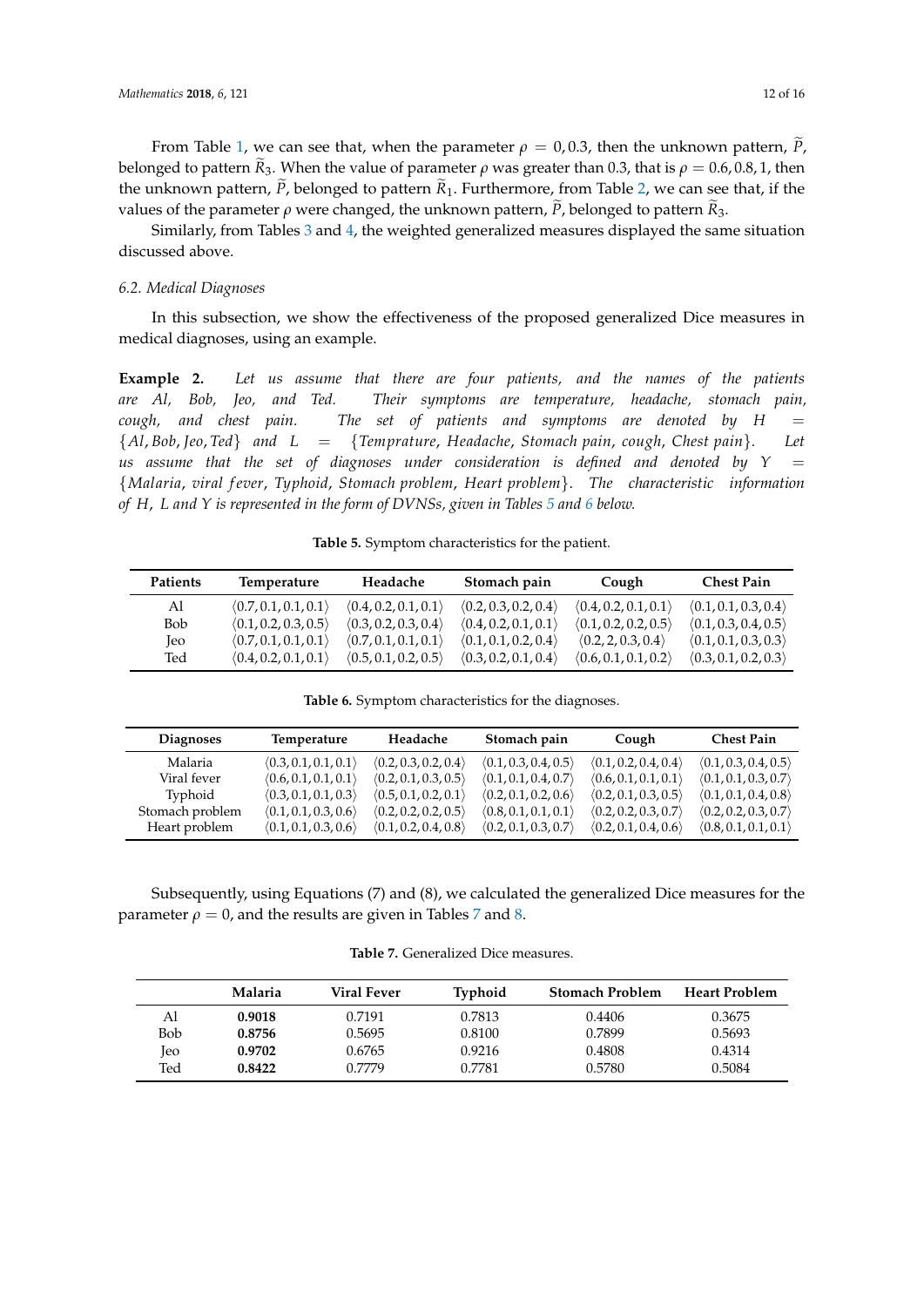<span id="page-12-0"></span>

|     | Malaria | Viral Fever | <b>Typhoid</b> | <b>Stomach Problem</b> | <b>Heart Problem</b> |
|-----|---------|-------------|----------------|------------------------|----------------------|
| Αl  | 0.7337  | 0.7008      | 0.6912         | 0.4382                 | 0.3574               |
| Bob | 0.8152  | 0.5574      | 0.7512         | 0.7633                 | 0.5486               |
| Jeo | 0.7826  | 0.6516      | 0.7788         | 0.4735                 | 0.4138               |
| Ted | 0.7337  | 0.7295      | 0.6866         | 0.5406                 | 0.5266               |

**Table 8.** Generalized Dice measures.

<span id="page-12-1"></span>Similarly, for other values of parameter *ρ* using two types of generalized Dice measures, the results are given in Tables [9](#page-12-1) and [10.](#page-12-2)

|            |              | Malaria | <b>Viral Fever</b> | Typhoid | <b>Stomach Problem</b> | <b>Heart Problem</b> |
|------------|--------------|---------|--------------------|---------|------------------------|----------------------|
|            | $\rho = 0.2$ | 0.7844  | 0.7571             | 0.7500  | 0.4835                 | 0.4042               |
|            | $\rho = 0.6$ | 0.7899  | 0.8817             | 0.8259  | 0.6146                 | 0.5205               |
| Al         | $\rho = 0.8$ | 0.8419  | 0.9826             | 0.9057  | 0.7228                 | 0.6219               |
|            | $\rho=1$     | 0.9226  | 1.1286             | 1.0438  | 0.8933                 | 0.7960               |
|            | $\rho = 0.2$ | 0.8148  | 0.5856             | 0.7916  | 0.8350                 | 0.6159               |
|            | $\rho = 0.6$ | 0.7817  | 0.6299             | 0.7990  | 0.9644                 | 0.7569               |
| <b>Bob</b> | $\rho = 0.8$ | 0.7886  | 0.6643             | 0.8234  | 1.0660                 | 0.8460               |
|            | $\rho=1$     | 0.8125  | 0.7196             | 0.8649  | 1.2243                 | 0.9911               |
|            | $\rho = 0.2$ | 0.8328  | 0.6921             | 0.8664  | 0.5088                 | 0.4724               |
| Jeo        | $\rho = 0.6$ | 0.8153  | 0.7770             | 0.8777  | 0.6149                 | 0.5996               |
|            | $\rho = 0.8$ | 0.8726  | 0.8718             | 0.9495  | 0.7175                 | 0.7076               |
|            | $\rho=1$     | 0.9877  | 1.0543             | 1.1239  | 0.9029                 | 0.8871               |
|            | $\rho = 0.2$ | 0.8005  | 0.8004             | 0.7678  | 0.6007                 | 0.5595               |
| Ted        | $\rho = 0.6$ | 0.7794  | 0.8926             | 0.7948  | 0.6980                 | 0.7071               |
|            | $\rho = 0.8$ | 0.7996  | 0.9777             | 0.8447  | 0.7904                 | 0.8221               |
|            | $\rho=1$     | 0.8474  | 1.1140             | 0.9544  | 0.9441                 | 0.8739               |

**Table 9.** Generalized Dice measures for different values of parameter *ρ*.

**Table 10.** Generalized Dice measures for different values of parameter *ρ*.

<span id="page-12-2"></span>

|            |              | Malaria | <b>Viral Fever</b> | Typhoid | <b>Stomach Problem</b> | <b>Heart Problem</b> |
|------------|--------------|---------|--------------------|---------|------------------------|----------------------|
|            | $\rho = 0.2$ | 0.7567  | 0.7553             | 0.7324  | 0.4814                 | 0.3980               |
|            | $\rho = 0.6$ | 0.8074  | 0.7125             | 0.8315  | 0.5996                 | 0.5154               |
| Al         | $\rho = 0.8$ | 0.8354  | 0.9850             | 0.8918  | 0.6836                 | 0.6045               |
|            | $\rho = 1$   | 0.8654  | 1.0962             | 0.9615  | 0.7949                 | 0.7308               |
|            | $\rho = 0.2$ | 0.8152  | 0.5862             | 0.7747  | 0.8207                 | 0.5993               |
| <b>Bob</b> | $\rho = 0.6$ | 0.8152  | 0.5296             | 0.8266  | 0.9660                 | 0.7353               |
|            | $\rho = 0.8$ | 0.8152  | 0.6939             | 0.8552  | 1.0599                 | 0.8294               |
|            | $\rho=1$     | 0.8152  | 0.7391             | 0.8859  | 1.1739                 | 0.9511               |
|            | $\rho = 0.2$ | 0.7869  | 0.6883             | 0.8071  | 0.5111                 | 0.4536               |
| Jeo        | $\rho = 0.6$ | 0.7956  | 0.7756             | 0.8702  | 0.6074                 | 0.5617               |
|            | $\rho = 0.8$ | 0.8000  | 0.8281             | 0.9057  | 0.6707                 | 0.6377               |
|            | $\rho=1$     | 0.8045  | 0.8883             | 0.9441  | 0.7486                 | 0.7374               |
|            | $\rho = 0.2$ | 0.7434  | 0.7753             | 0.7163  | 0.5867                 | 0.5801               |
|            | $\rho = 0.6$ | 0.7636  | 0.8865             | 0.7842  | 0.7070                 | 0.7279               |
| Ted        | $\rho = 0.8$ | 0.7741  | 0.9549             | 0.8232  | 0.7878                 | 0.8342               |
|            | $\rho=1$     | 0.7849  | 1.0349             | 0.8663  | 0.8895                 | 0.9767               |

From Tables [7](#page-11-2) and [8,](#page-12-0) we can see that all patients suffered from malaria when the value of parameter  $\rho = 0$ . On the other hand, from Table [9,](#page-12-1) we can see that, when  $\rho = 0.2$ , Al suffered from malaria, Bob suffered from a stomach problem, Jeo suffered from typhoid, and Ted suffered from malaria. When the values of parameter  $\rho = 0.6, 0.8, 1$ , then Al and Ted suffered from a viral fever, and Bob suffered from a stomach problem, while Jeo suffered from typhoid. From Table [10,](#page-12-2) we can see that, when  $\rho = 0.2, 0.6$ , Al suffered from malaria and typhoid, while Bob, Jeo, and Ted suffered from a stomach problem,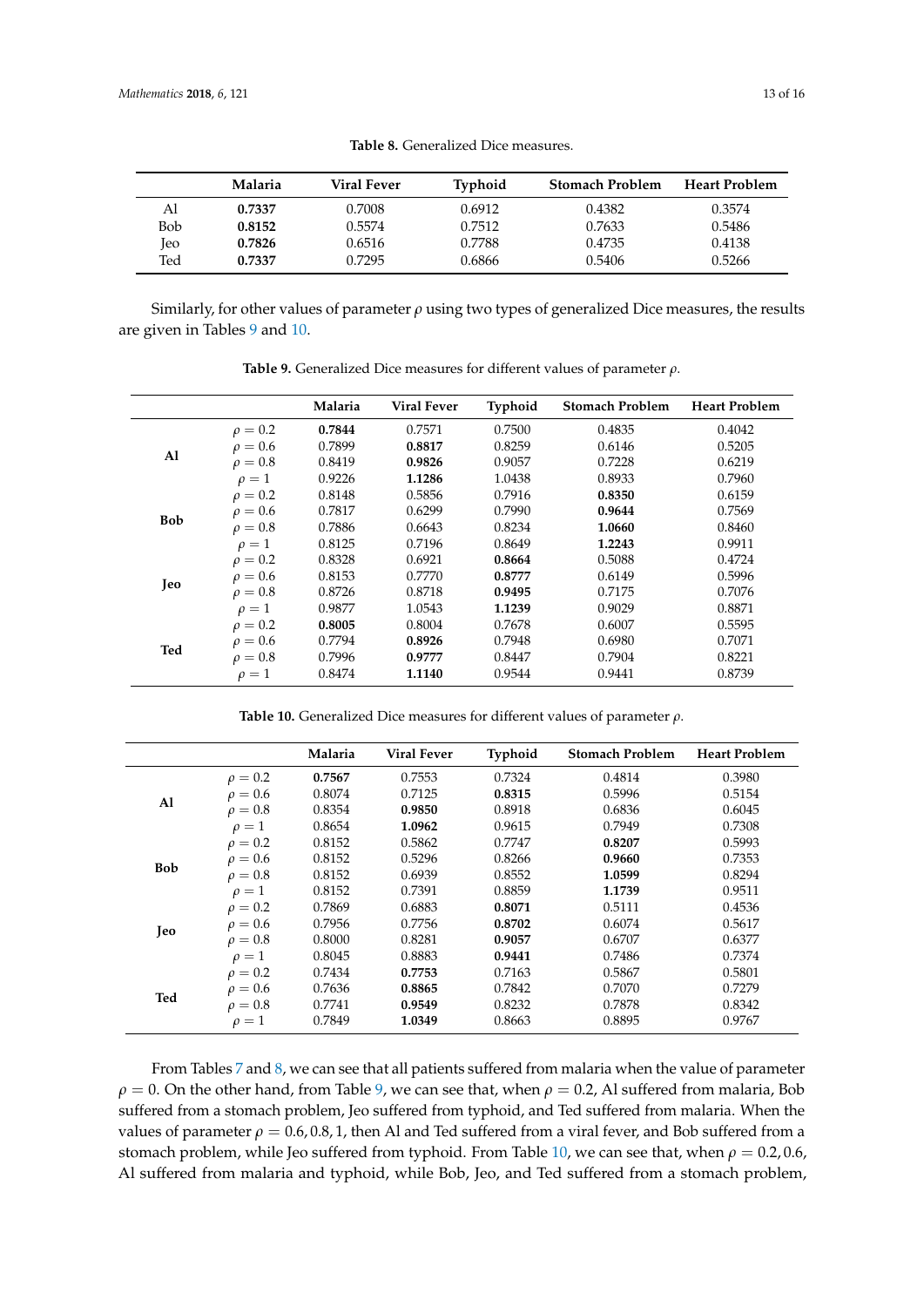malaria, and a viral fever. When  $\rho = 0.8$ , 1, then Al suffered from a viral fever, while Bob, Jeo, and Ted suffered from a stomach problem, malaria, and a viral fever, respectively.

### **7. Comparison and Discussion**

A DVN set is a generalization of the neutrosophic set, intuitionistic fuzzy set, and fuzzy set. A DVNS is an illustration of the NS, which provides more perfection and clarity with regards to representing the existing indeterminate, vague, insufficient, and inconsistent information. A DVNS has the additional characteristic of being able to relate, with more sensitivity, the indeterminate and inconsistent information. While an SVNS can handle indeterminate and inconsistent information, it cannot relate the existing indeterminacy.

<span id="page-13-3"></span>If we take Example 1 and use the distance measure defined by Kandasamy [\[28\]](#page-15-0) for DVNSs, then the Hamming distance and Euclidean distance with known and unknown patterns are given in Table [11.](#page-13-3)

|                         | $Dis(\widetilde{R}_1, P)$ | $Dis(\widetilde{R}_2, P)$ | $Dis(\widetilde{R}_3, P)$ |
|-------------------------|---------------------------|---------------------------|---------------------------|
| <b>Hamming Distance</b> | 0.863                     | 0.095                     | 0.085                     |
| Euclidean Distance      | 0.491                     | 0.0602                    | 0.565                     |

**Table 11.** Hamming and Euclidean distance measures.

From Table [11,](#page-13-3) we can see that the unknown pattern, *P*, belonged to known pattern *R*<sub>2</sub>. When calculating our proposed Dice measure, we can see from Table [1,](#page-10-0) that when parameter  $\rho = 0.0.3$ , then the unknown pattern, *P*, belonged to pattern  $R_3$ . When the value of parameter  $\rho$  was greater than 0.3, that is  $\rho = 0.6, 0.8, 1$ , then the unknown pattern,  $\tilde{P}$ , belonged to pattern  $\tilde{R}_1$ . Furthermore, from Table [2,](#page-10-1) we can see that, if the values of parameter  $\rho$  were changed, the unknown pattern,  $\dot{P}$ , belonged to pattern  $R_3$ .

Thus, our proposed Dice similarity measure is more suitable for use in pattern recognition or medical diagnosis.

## **8. Conclusions**

Neutrosophic sets (NSs) are used to illustrate uncertain, inconsistent, and indeterminate information which exists in real-world problems. Double-valued neutrosophic sets (DVNSs) are an alternate form of neutrosophic sets, in which the indeterminacy has two distinct parts: indeterminacy leaning toward truth membership, and indeterminacy leaning toward falsity membership. The aim of this article was to propose novel Dice measures and generalized Dice measures for DVNSs, and to specify that the Dice measures and the asymmetric measures (projection measures) were special cases of the generalized Dice measures using specific parameter values. Finally, the proposed generalized Dice measures and generalized weighted Dice measures were applied to pattern recognition and medical diagnosis to show their effectiveness.

**Author Contributions:** All authors contributed equally.

**Funding:** This research received no external funding.

**Conflicts of Interest:** The authors declare that they have no competing interest.

## **References**

- <span id="page-13-0"></span>1. Zadeh, L.A. Fuzzy sets. *Inf. Control* **1965**, *8*, 338–353. [\[CrossRef\]](http://dx.doi.org/10.1016/S0019-9958(65)90241-X)
- <span id="page-13-1"></span>2. Atanassov, K.T. Intuitionistic fuzzy sets. *Fuzzy Sets Syst.* **1986**, *20*, 87–96. [\[CrossRef\]](http://dx.doi.org/10.1016/S0165-0114(86)80034-3)
- <span id="page-13-2"></span>3. Smarandache, F. *A Unifying Field in Logics. Neutrosophy: Neutrosophic Probability, Set and Logic*; American Research Press: Rehoboth, NM, USA, 1999.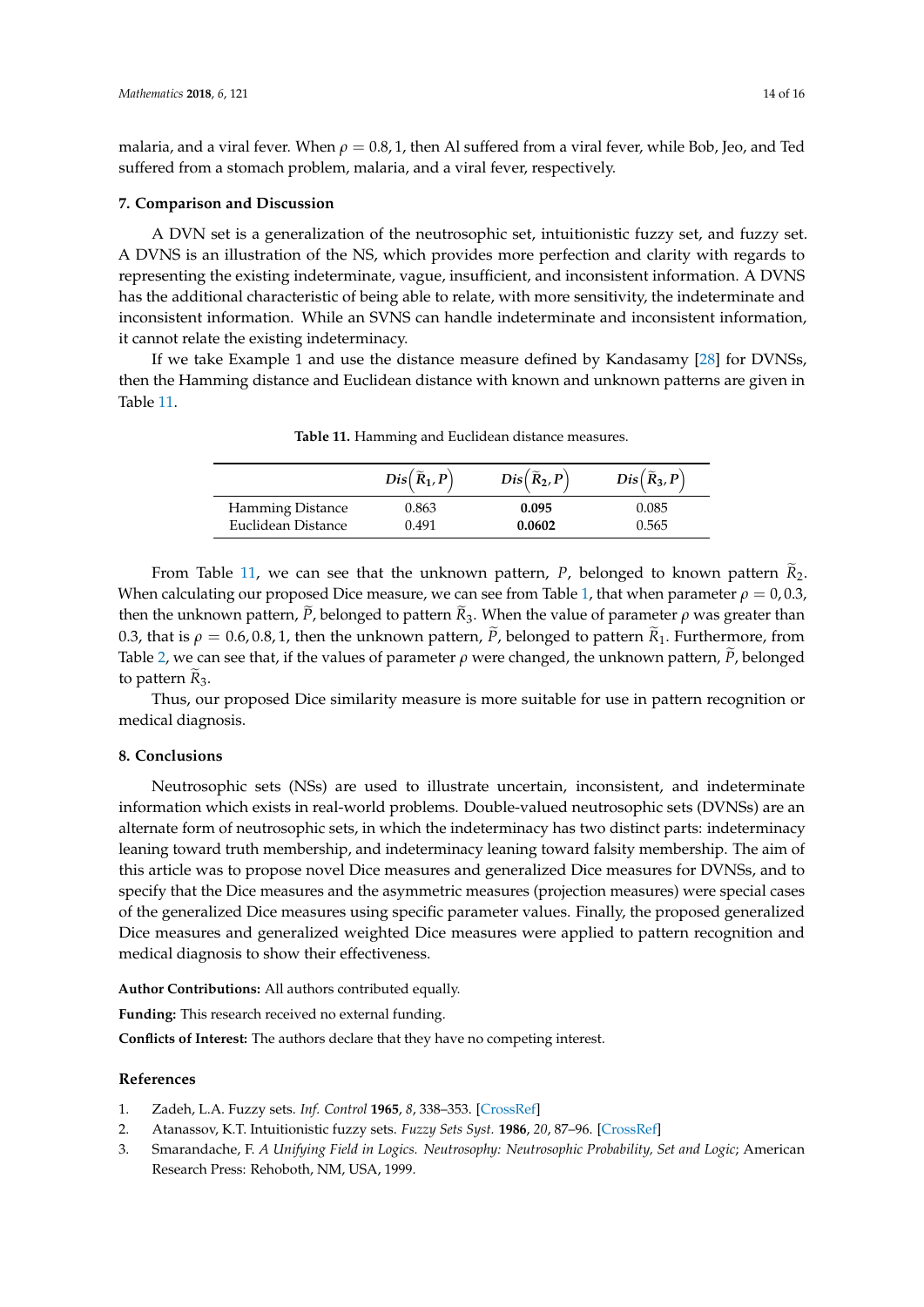- <span id="page-14-0"></span>4. Wang, H.; Smarandache, F.; Zhang, Y.; Sunderraman, R. Single valued neutrosophic sets. *Multispace Multistruct.* **2010**, *4*, 410–413.
- <span id="page-14-1"></span>5. Wang, H.; Smarandache, F.; Zhang, Y.; Sunderraman, R. *Interval Neutrosophic Sets and Logic: Theory and Applications in Computing: Theory and Applications in Computing*; Hexis: Corona, CA, USA, 2005; Volume 5.
- <span id="page-14-2"></span>6. Peng, J.-J.; Wang, J.; Wang, J.; Zhang, H.; Chen, X. Simplified neutrosophic sets and their applications in multi-criteria group decision-making problems. *Int. J. Syst. Sci.* **2016**, *47*, 2342–2358. [\[CrossRef\]](http://dx.doi.org/10.1080/00207721.2014.994050)
- <span id="page-14-3"></span>7. Zhan, J.; Khan, M.; Gulistan, M.; Ali, A. Applications of neutrosophic cubic sets in multi-criteria decision making. *Int. J. Uncertain. Quantif.* **2017**, *7*, 377–394. [\[CrossRef\]](http://dx.doi.org/10.1615/Int.J.UncertaintyQuantification.2017020446)
- <span id="page-14-4"></span>8. Ye, J. Multiple Attribute Decision-Making Method Using Correlation Coefficients of Normal Neutrosophic Sets. *Symmetry* **2017**, *9*, 80. [\[CrossRef\]](http://dx.doi.org/10.3390/sym9060080)
- <span id="page-14-5"></span>9. Liu, P.; Mahmood, T.; Khan, Q. Multi-Attribute Decision-Making Based on Prioritized Aggregation Operator under Hesitant Intuitionistic Fuzzy Linguistic Environment. *Symmetry* **2017**, *9*, 270. [\[CrossRef\]](http://dx.doi.org/10.3390/sym9110270)
- 10. Liu, P.; Khan, Q.; Ye, J.; Mahmood, T. Group Decision-Making Method under Hesitant Interval Neutrosophic Uncertain Linguistic Environment. *Int. J. Fuzzy Syst.* **2018**, 1–17. [\[CrossRef\]](http://dx.doi.org/10.1007/s40815-017-0445-4)
- <span id="page-14-6"></span>11. Liu, P.; Mahmood, T.; Khan, Q. Group decision making based on power Heronian aggregation operators under linguistic neutrosophic environment. *Int. J. Fuzzy Syst.* **2018**, *20*, 970–985. [\[CrossRef\]](http://dx.doi.org/10.1007/s40815-018-0450-2)
- <span id="page-14-7"></span>12. Szmidt, E.; Kacprzyk, J. Distances between intuitionistic fuzzy sets. *Fuzzy Sets Syst.* **2000**, *114*, 505–518. [\[CrossRef\]](http://dx.doi.org/10.1016/S0165-0114(98)00244-9)
- 13. Szmidt, E.; Kacprzyk, J. A similarity measure for intuitionistic fuzzy sets and its application in supporting medical diagnostic reasoning. In Proceedings of the International Conference on Artificial Intelligence and Soft Computing, Zakopane, Poland, 7–11 June 2014; Springer: Berlin/Heidelberg, Germany, 2004; pp. 388–393.
- <span id="page-14-8"></span>14. Song, Y.; Wang, X.; Lei, L.; Xue, A. A novel similarity measure on intuitionistic fuzzy sets with its applications. *Appl. Intell.* **2015**, *42*, 252–261. [\[CrossRef\]](http://dx.doi.org/10.1007/s10489-014-0596-z)
- <span id="page-14-9"></span>15. De, S.K.; Biswas, R.; Roy, A.R. An application of intuitionistic fuzzy sets in medical diagnosis. *Fuzzy Sets Syst.* **2001**, *117*, 209–213. [\[CrossRef\]](http://dx.doi.org/10.1016/S0165-0114(98)00235-8)
- <span id="page-14-10"></span>16. Dengfeng, L.; Chuntian, C. New similarity measures of intuitionistic fuzzy sets and application to pattern recognitions. *Pattern Recognit. Lett.* **2002**, *23*, 221–225. [\[CrossRef\]](http://dx.doi.org/10.1016/S0167-8655(01)00110-6)
- <span id="page-14-11"></span>17. Grzegorzewski, P. Distances between intuitionistic fuzzy sets and/or interval-valued fuzzy sets based on the Hausdorff metric. *Fuzzy Sets Syst.* **2004**, *148*, 319–328. [\[CrossRef\]](http://dx.doi.org/10.1016/j.fss.2003.08.005)
- <span id="page-14-12"></span>18. Hwang, M.C.; Yang, M.S.; Hung, W.L.; Lee, M.G. A similarity measure of intuitionistic fuzzy sets based on the Sugeno integral with its application to pattern recognition. *Inf. Sci.* **2012**, *189*, 93–109. [\[CrossRef\]](http://dx.doi.org/10.1016/j.ins.2011.11.029)
- <span id="page-14-13"></span>19. Khatibi, V.; Montazer, G.A. Intuitionistic fuzzy set vs. fuzzy set application in medical pattern recognition. *Artif. Intell. Med.* **2009**, *47*, 43–52. [\[CrossRef\]](http://dx.doi.org/10.1016/j.artmed.2009.03.002) [\[PubMed\]](http://www.ncbi.nlm.nih.gov/pubmed/19375899)
- <span id="page-14-14"></span>20. Tang, Y.; Wen, L.L.; Wei, G.W. Approaches to multiple attribute group decision making based on the generalized Dice similarity measures with intuitionistic fuzzy information. *Int. J. Knowl.-Based Intell. Eng. Syst.* **2017**, *21*, 85–95. [\[CrossRef\]](http://dx.doi.org/10.3233/KES-170354)
- <span id="page-14-15"></span>21. Ye, J. Cosine similarity measures for intuitionistic fuzzy sets and their applications. *Math. Comput. Model.* **2011**, *53*, 91–97. [\[CrossRef\]](http://dx.doi.org/10.1016/j.mcm.2010.07.022)
- <span id="page-14-16"></span>22. Ye, J. Multicriteria decision-making method using the Dice similarity measure based on the reduct intuitionistic fuzzy sets of interval-valued intuitionistic fuzzy sets. *Appl. Math. Model.* **2012**, *36*, 4466–4472. [\[CrossRef\]](http://dx.doi.org/10.1016/j.apm.2011.11.075)
- <span id="page-14-17"></span>23. Majumdar, P.; Samanta, S.K. On similarity and entropy of neutrosophic sets. *J. Intell. Fuzzy Syst.* **2014**, *26*, 1245–1252.
- <span id="page-14-18"></span>24. Ye, J. Vector similarity measures of simplified neutrosophic sets and their application in multicriteria decision making. *Int. J. Fuzzy Syst.* **2014**, *16*, 204–211.
- 25. Ye, J. Similarity measures between interval neutrosophic sets and their applications in multicriteria decision-making. *J. Intell. Fuzzy Syst.* **2014**, *26*, 165–172.
- <span id="page-14-19"></span>26. Ye, J. The generalized Dice measures for multiple attribute decision making under simplified neutrosophic environments. *J. Intell. Fuzzy Syst.* **2016**, *31*, 663–671. [\[CrossRef\]](http://dx.doi.org/10.3233/IFS-162179)
- <span id="page-14-20"></span>27. Ye, J. Improved cosine similarity measures of simplified neutrosophic sets for medical diagnoses. *Artif. Intell. Med.* **2015**, *63*, 171–179. [\[CrossRef\]](http://dx.doi.org/10.1016/j.artmed.2014.12.007) [\[PubMed\]](http://www.ncbi.nlm.nih.gov/pubmed/25704111)